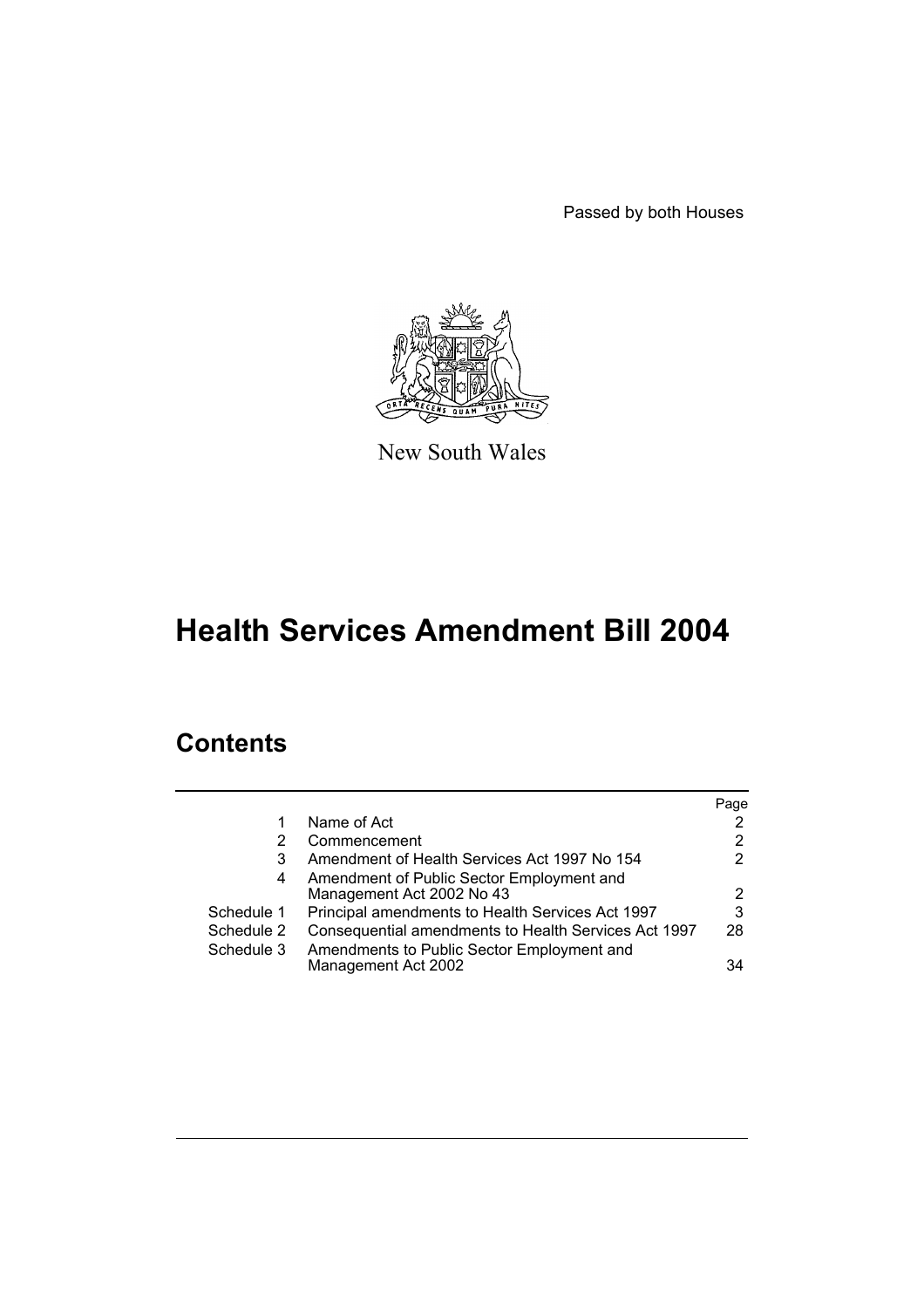*I certify that this PUBLIC BILL, which originated in the LEGISLATIVE ASSEMBLY, has finally passed the LEGISLATIVE COUNCIL and the LEGISLATIVE ASSEMBLY of NEW SOUTH WALES.*

> *Clerk of the Legislative Assembly. Legislative Assembly, Sydney, , 2004*



New South Wales

# **Health Services Amendment Bill 2004**

Act No , 2004

An Act to amend the *Health Services Act 1997* with respect to the control and management of area health services and statutory health corporations; and for other purposes.

*I have examined this Bill, and find it to correspond in all respects with the Bill as finally passed by both Houses.*

*Chairman of Committees of the Legislative Assembly.*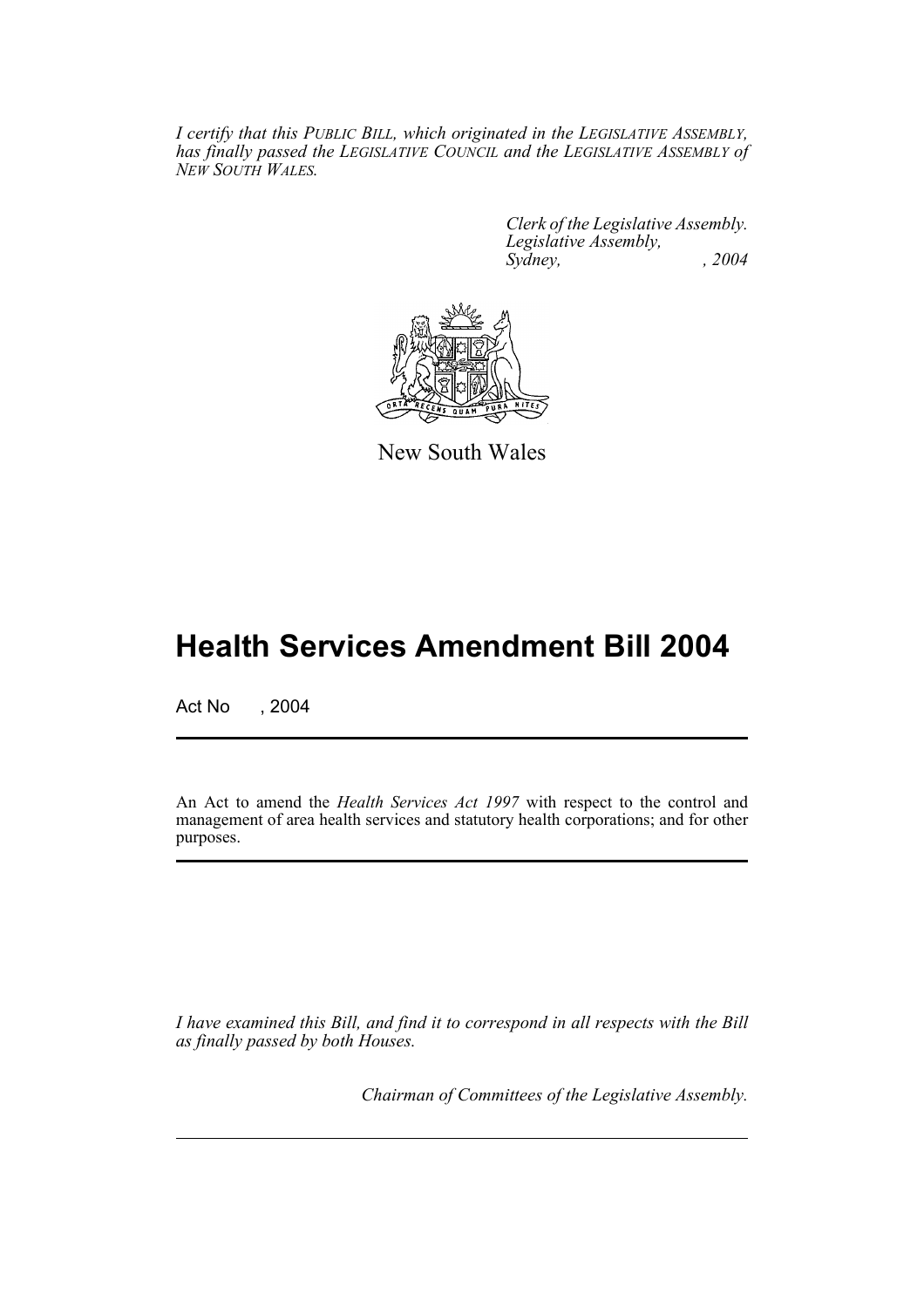## <span id="page-2-0"></span>**The Legislature of New South Wales enacts:**

#### **1 Name of Act**

This Act is the *Health Services Amendment Act 2004*.

## <span id="page-2-1"></span>**2 Commencement**

This Act commences on a day or days to be appointed by proclamation.

## <span id="page-2-2"></span>**3 Amendment of Health Services Act 1997 No 154**

The *Health Services Act 1997* is amended as set out in Schedules 1 and 2.

#### <span id="page-2-3"></span>**4 Amendment of Public Sector Employment and Management Act 2002 No 43**

The *Public Sector Employment and Management Act 2002* is amended as set out in Schedule 3.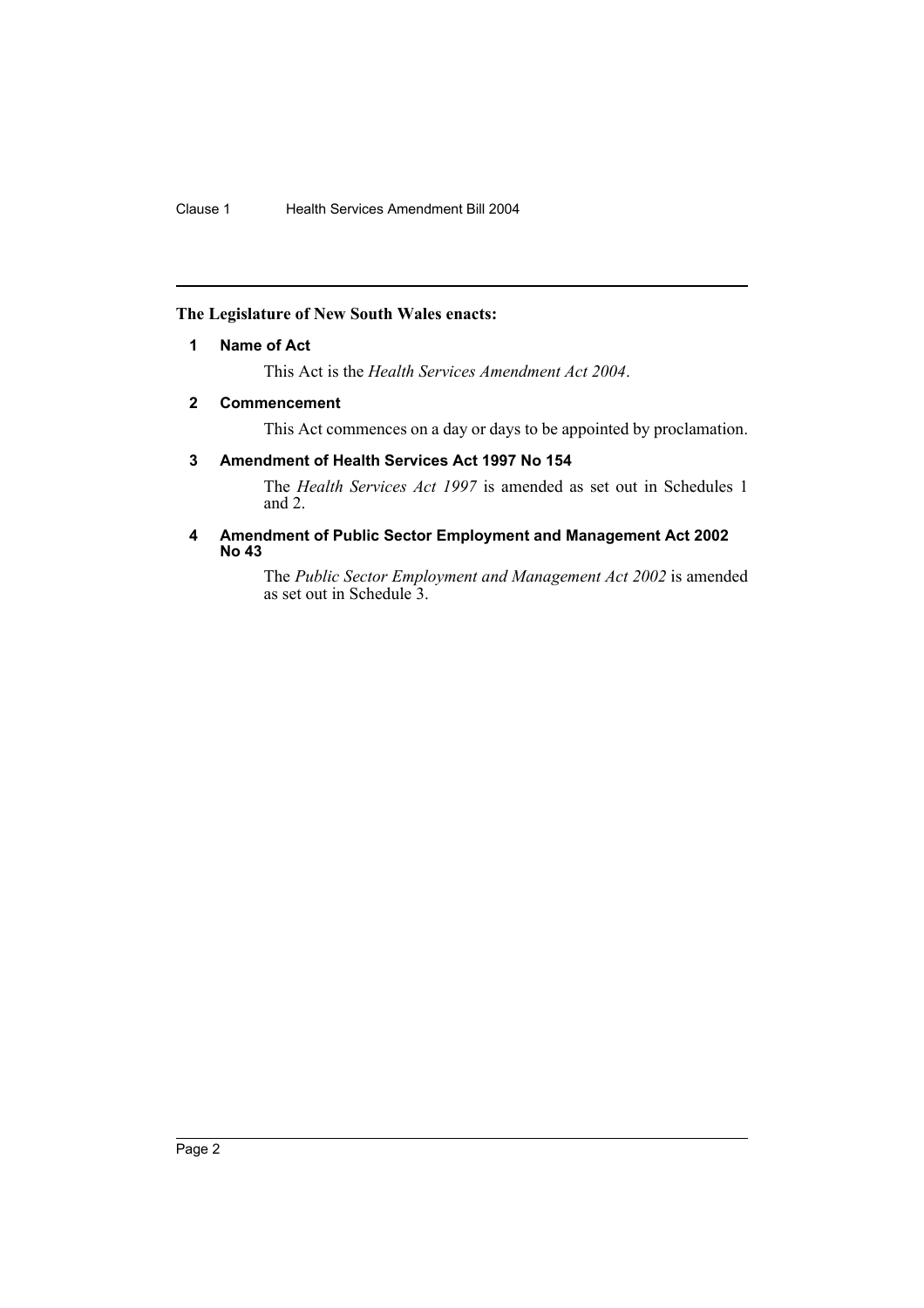Principal amendments to Health Services Act 1997 **Schedule 1** Schedule 1

# <span id="page-3-0"></span>**Schedule 1 Principal amendments to Health Services Act 1997**

(Section 3)

### **[1] Section 16 Who constitutes the NSW Health Service?**

Insert before section 16 (a):

(a1) all persons employed under Part 3 of Chapter 9 by the Health Administration Corporation, and

#### **[2] Chapter 3, Part 2**

Omit the Part. Insert instead:

## **Part 2 Control and management of area health services**

## **Division 1 The chief executive**

#### **23 Appointment of chief executive**

- (1) A chief executive is to be appointed for each area health service.
- (2) The chief executive is, for all purposes, taken to be employed by the Health Administration Corporation.
- (3) Chapter 2 of the *Public Sector Employment and Management Act 2002* does not apply to or in respect of the chief executive. **Note.** Under Part 3 of Chapter 9, the chief executive is appointed by the Health Administration Corporation as a member of the Health Executive Service.

#### **24 Chief executive to manage and control affairs of area health service**

- (1) The affairs of an area health service are to be managed and controlled by the chief executive of the service.
- (2) Any act, matter or thing done in the name of, or on behalf of, an area health service by its chief executive is taken to have been done by the service.

#### **25 Functions of chief executive generally**

The chief executive of an area health service:

(a) has, and may exercise, such functions as are conferred or imposed on the chief executive by or under this or any other Act, and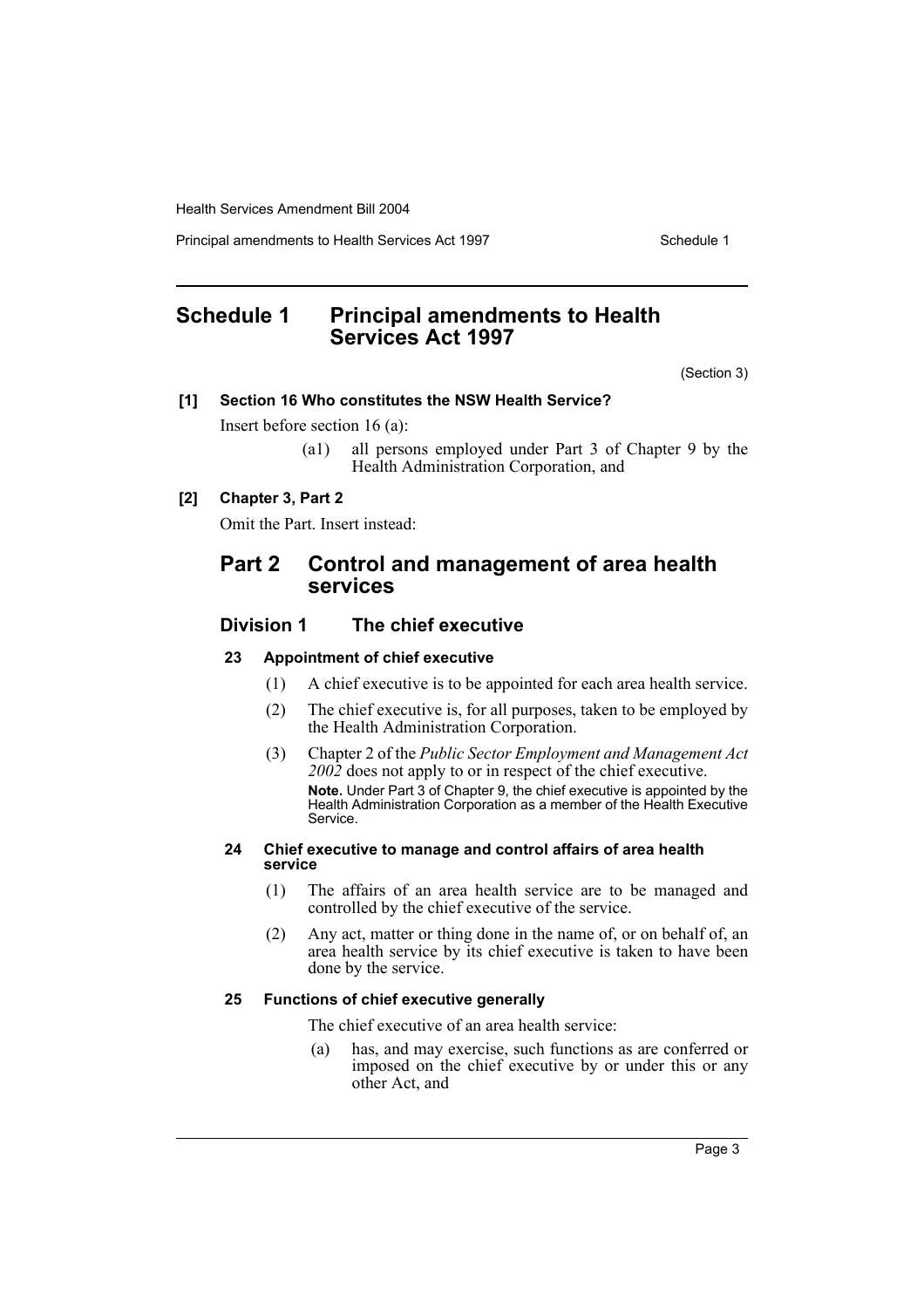(b) is, in the exercise of his or her functions, subject to the control and direction of the Director-General.

## **Division 2 Area health advisory councils**

#### **26 Constitution of area health advisory councils**

- (1) An area health advisory council is to be established for each area health service.
- (2) An area health advisory council is to consist of between 9 and 13 members, appointed by the Minister, of whom:
	- (a) some must be persons having experience in the provision of health services, and
	- (b) the others must be persons who can represent the interests of consumers of health services and the local community, and
	- (c) at least one (who may be one of the members referred to in paragraph (a) or (b)) must be a person who has expertise, knowledge or experience in relation to Aboriginal health.
- (3) The membership of an area health advisory council must maintain a reasonable balance between persons of the kind referred to in subsection (2) (a) and persons of the kind referred to in subsection (2) (b), so that at all times the persons of one kind do not outnumber persons of the other kind by more than 2.
- (4) A member of an area health advisory council holds office for such period (not exceeding 4 years) as may be specified in the member's instrument of appointment.
- (5) A member whose term of office expires is eligible (if otherwise qualified) for re-appointment, but may not be appointed so as to hold office for more than 8 years in total.
- (6) One of the members of an area health advisory council is, by the relevant instrument of appointment or by a further instrument signed by the Minister, to be appointed as the chairperson of the council.
- (7) A member of an area health advisory council is entitled to be paid such remuneration (including travelling and subsistence allowances) as the Minister may from time to time determine in respect of the member.
- (8) Subject to this section, the constitution and procedure of an area health advisory council are to be as prescribed by the regulations.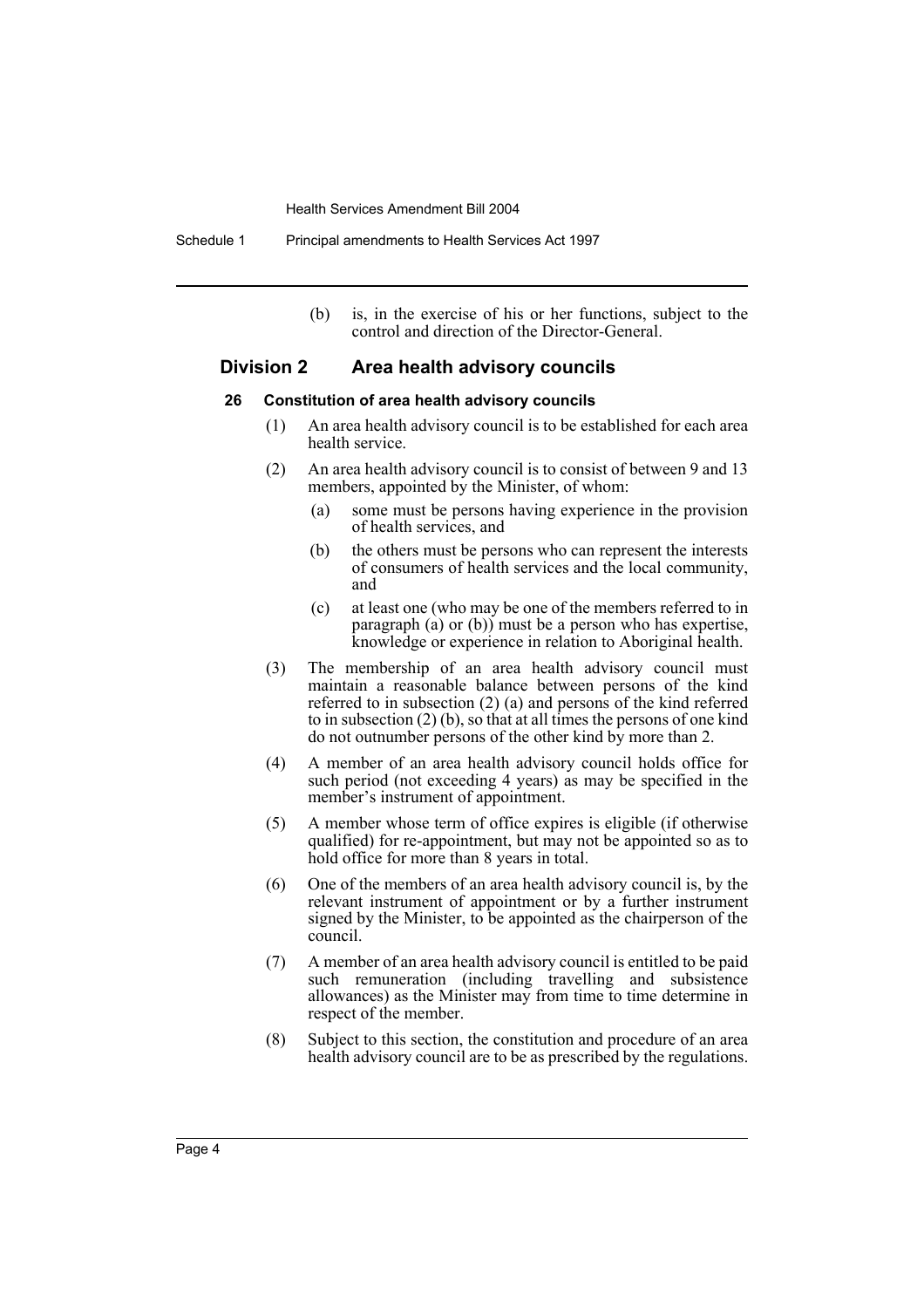Principal amendments to Health Services Act 1997 **Schedule 1** Schedule 1

#### **27 Role of area health advisory councils**

The role of an area health advisory council is to facilitate the involvement of providers and consumers of health services, and of other members of the local community, in the development of the area health service's policies, plans and initiatives for the provision of health services.

#### **28 Functions of area health advisory councils**

The area health advisory council for an area health service has the following functions:

- (a) to advise providers and consumers of health services, and other members of the local community, as to the area health service's policies, plans and initiatives for the provision of health services,
- (b) to seek the views of providers and consumers of health services, and of other members of the local community, as to the area health service's policies, plans and initiatives for the provision of health services, and to advise the chief executive of the area health service of those views,
- (c) to confer with the chief executive of the area health service in connection with the operational performance targets set by any performance agreement to which the area health service is a party under section 126,
- (d) to advise the chief executive on how best to support, encourage and facilitate community, consumer and health service provider involvement in the planning of health services by the area health service,
- (e) to liaise with other area health advisory councils in relation to both local and State-wide initiatives for the provision of health services,
- (f) to publish reports (annually or more frequently) as to its work and activities.
- (g) such other functions as are conferred or imposed on it by the regulations.

## **29 Charter for area health advisory councils**

- (1) The Minister may, by order in writing, establish a charter for area health advisory councils.
- (2) The text of a charter established under this section must be published on the internet website of the Department of Health and on the internet websites of each of the area health services.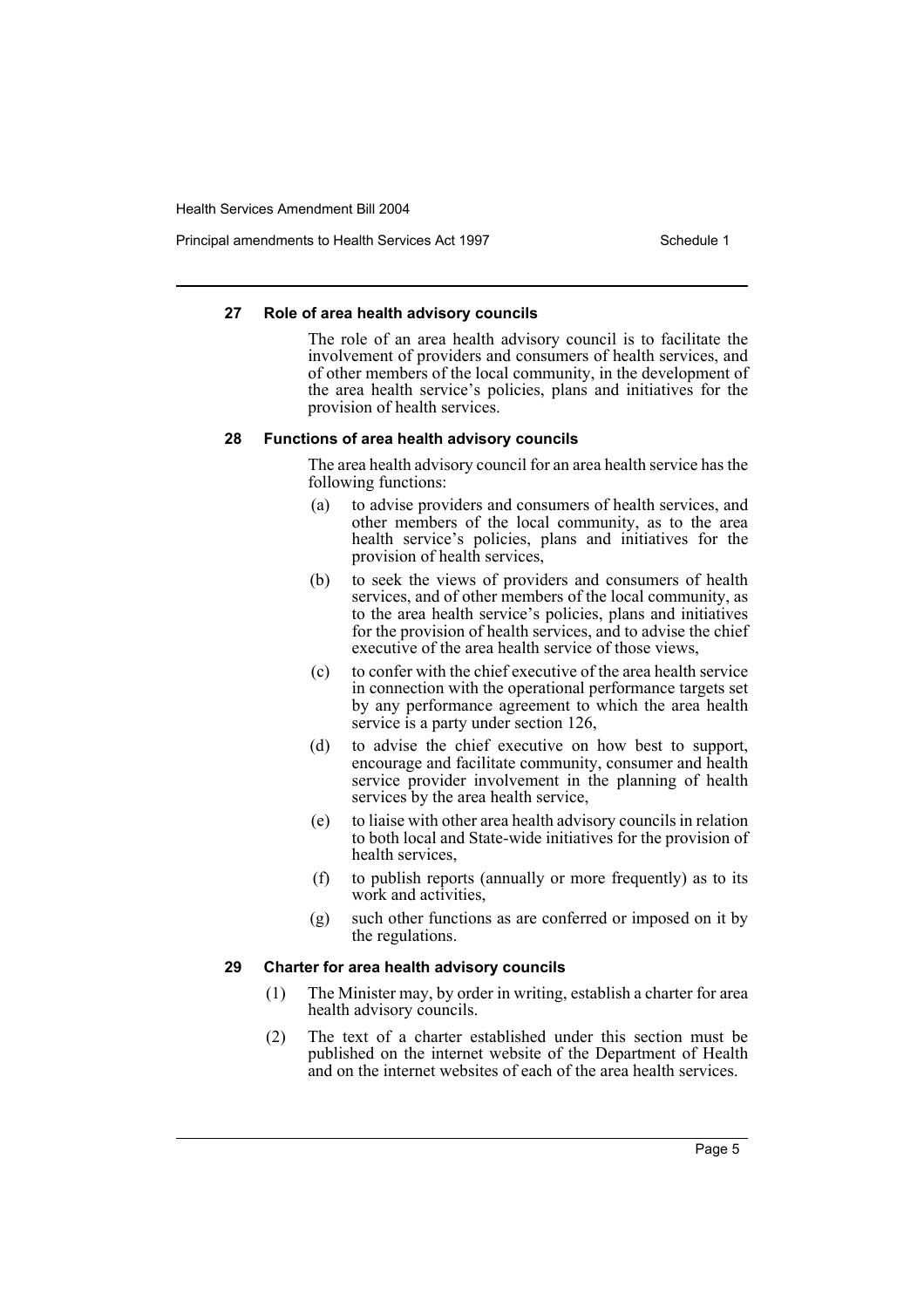Schedule 1 Principal amendments to Health Services Act 1997

- (3) In exercising its functions, an area health advisory council must comply with the requirements of the charter.
- (4) A charter established under this section may include a code of conduct to be observed by members of area health advisory councils.

#### **29A Annual report**

- (1) As soon as practicable after 30 June (but on or before 31 December) of each year, the chairperson of an area health advisory council is to provide the Minister with a report on the performance by the area health advisory council of its role and functions under this Act during the period of 12 months ending on 30 June in that year.
- (2) The report is to include performance indicators to measure the area health advisory council's success in the performance of its role and functions under this Act.
- (3) The Minister is to cause the report to be laid before both Houses of Parliament as soon as practicable after receiving the report.

## **Division 3 Other committees and councils**

#### **29B Other committees and councils**

The chief executive may establish such committees and councils as he or she considers appropriate to assist the area health service in the exercise of its functions.

#### **[3] Section 31 Opening and closing of hospitals, health institutions, health services or health support services**

Omit ", subject to any direction of the Minister under section 25," from section 31 (1) and (2) wherever occurring.

Insert instead ", subject to any direction under this Act,".

#### **[4] Section 31 (4)**

Omit the subsection.

#### **[5] Section 32**

Omit the section. Insert instead:

#### **32 Determination of role, functions and activities of area health services**

(1) The Director-General may, from time to time, determine the role, functions and activities of any public hospital, health institution,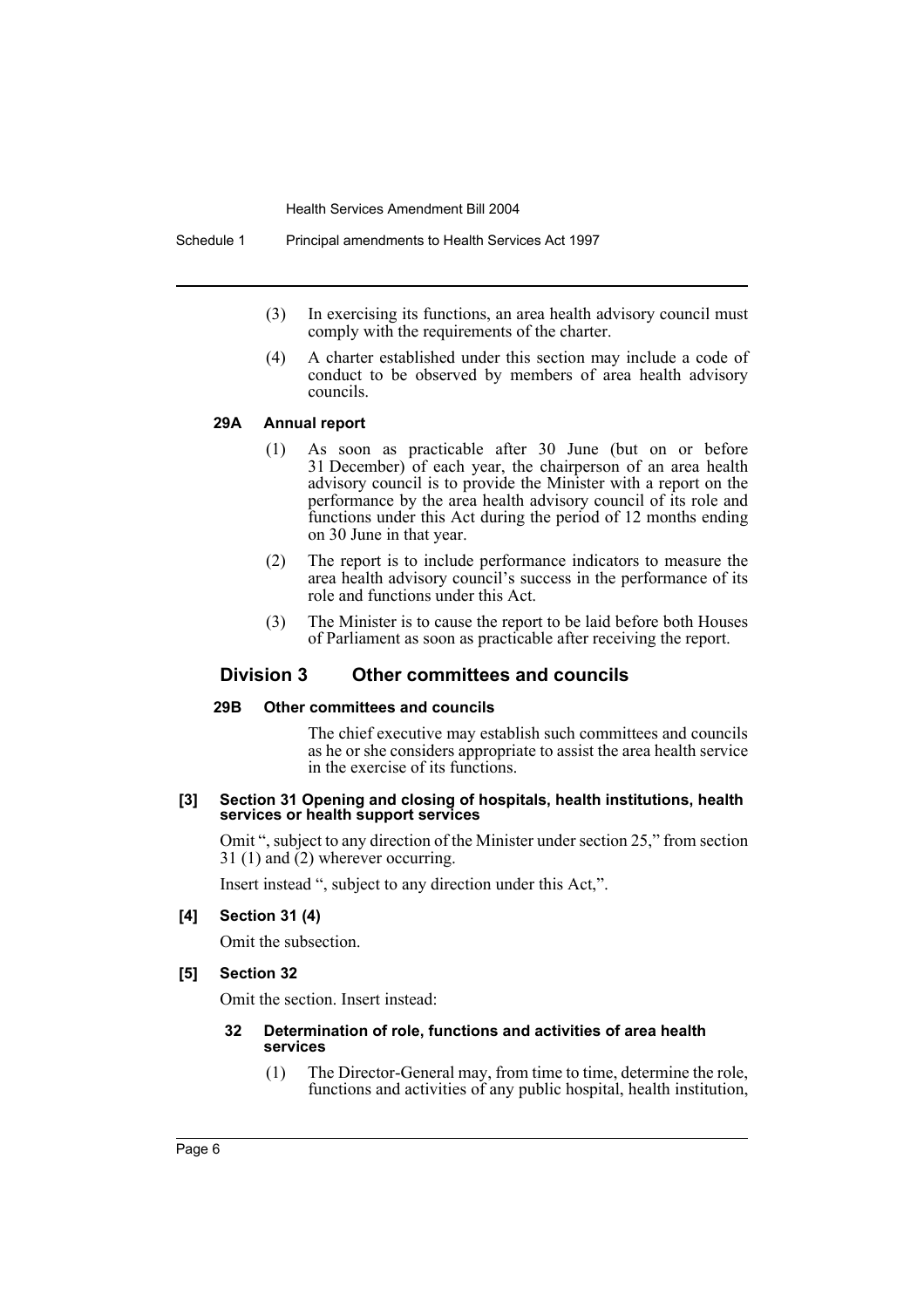Principal amendments to Health Services Act 1997 **Schedule 1** Schedule 1

health service or health support service under the control of an area health service and, for that purpose, give any necessary directions to the chief executive of the area health service.

- (2) The Minister may direct an area health service to do any of the following if the Minister is satisfied that it is in the public interest to do so:
	- (a) establish any hospital, health institution, health service or health support service,
	- (b) close any public hospital or health institution, or cease to provide any health service or health support service, under its control,
	- (c) restrict the range of health care or treatment provided by any public hospital, health institution or health service under its control.

#### **[6] Section 37 Contracts of area health service**

Omit "Minister" from section 37 (2). Insert instead "Director-General".

#### **[7] Section 39 Area health service may make by-laws**

Omit "Minister" wherever occurring. Insert instead "Director-General".

## **[8] Section 39 (1) (f) and (g)**

Omit section 39 (1) (f), (g) and (h). Insert instead:

- (f) the keeping of records concerning its acts and decisions,
- (g) the appointment and functions of its councils and committees.

## **[9] Section 40 Delegations by area health service**

Omit "Minister" from section 40 (2) wherever occurring.

Insert instead "Director-General".

#### **[10] Section 41 Constitution of statutory health corporations**

Insert after section 41 (2):

(3) A statutory health corporation is to be either a chief executive governed health corporation or a board governed health corporation, as specified from time to time in Schedule 2.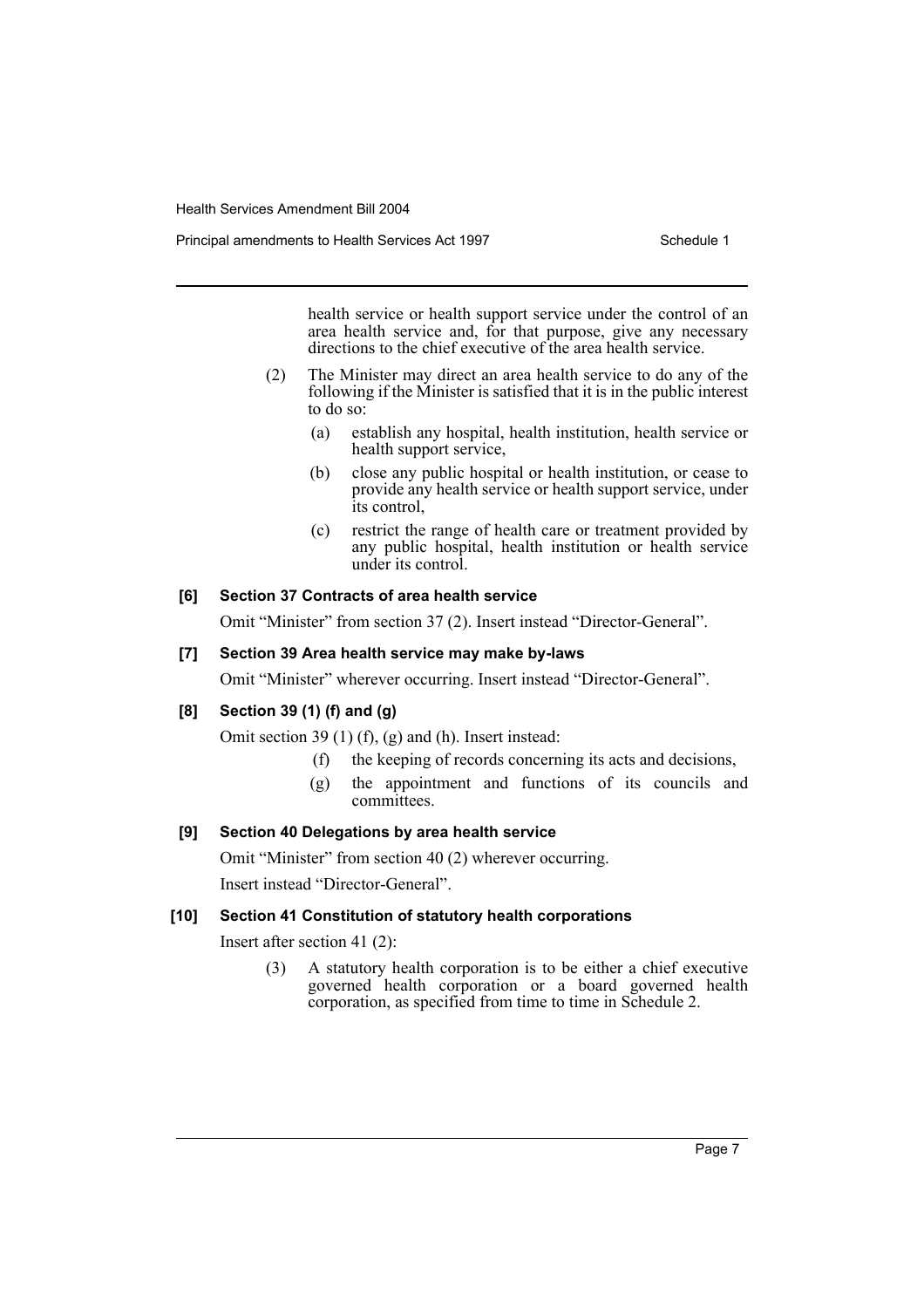Schedule 1 Principal amendments to Health Services Act 1997

#### **[11] Section 42 Amendment of Schedule 2 (Statutory health corporations)**

Insert ", or by changing its governance from chief executive governance to board governance or from board governance to chief executive governance" after "corporation" in section 42 (a).

#### **[12] Section 42 (b)**

Insert "and the nature of their governance" after "corporations".

#### **[13] Section 51**

Omit the section. Insert instead:

#### **51 Appointment of chief executive**

- (1) The Minister may appoint a chief executive for each board governed health corporation.
- (2) Chapter 2 of the *Public Sector Employment and Management Act 2002* does not apply to or in respect of the chief executive.
- (3) If the position of chief executive is an executive position within the meaning of Part 3 of Chapter 9, the appointment of a chief executive is not subject to section  $121\overline{C}$  (1), but the chief executive is, for all purposes, taken to be employed by the Health Administration Corporation.
- (4) If the position of chief executive is an executive position within the meaning of Part 3.1 of the *Public Sector Employment and Management Act 2002*, the chief executive is, for all purposes, taken to be employed (but not under section 54) by the board governed health corporation for which he or she is appointed.
- (5) If the position of chief executive is neither an executive position within the meaning of Part 3 of Chapter 9 nor an executive position within the meaning of Part 3.1 of the *Public Sector Employment and Management Act 2002*:
	- (a) the chief executive is taken, while holding that office, to be employed by the board governed health corporation for which he or she is appointed, and
	- (b) the conditions of employment (including remuneration) of the chief executive are to be determined in accordance with section 115.
- (6) The affairs of a board governed health corporation are to be managed by the chief executive of the corporation.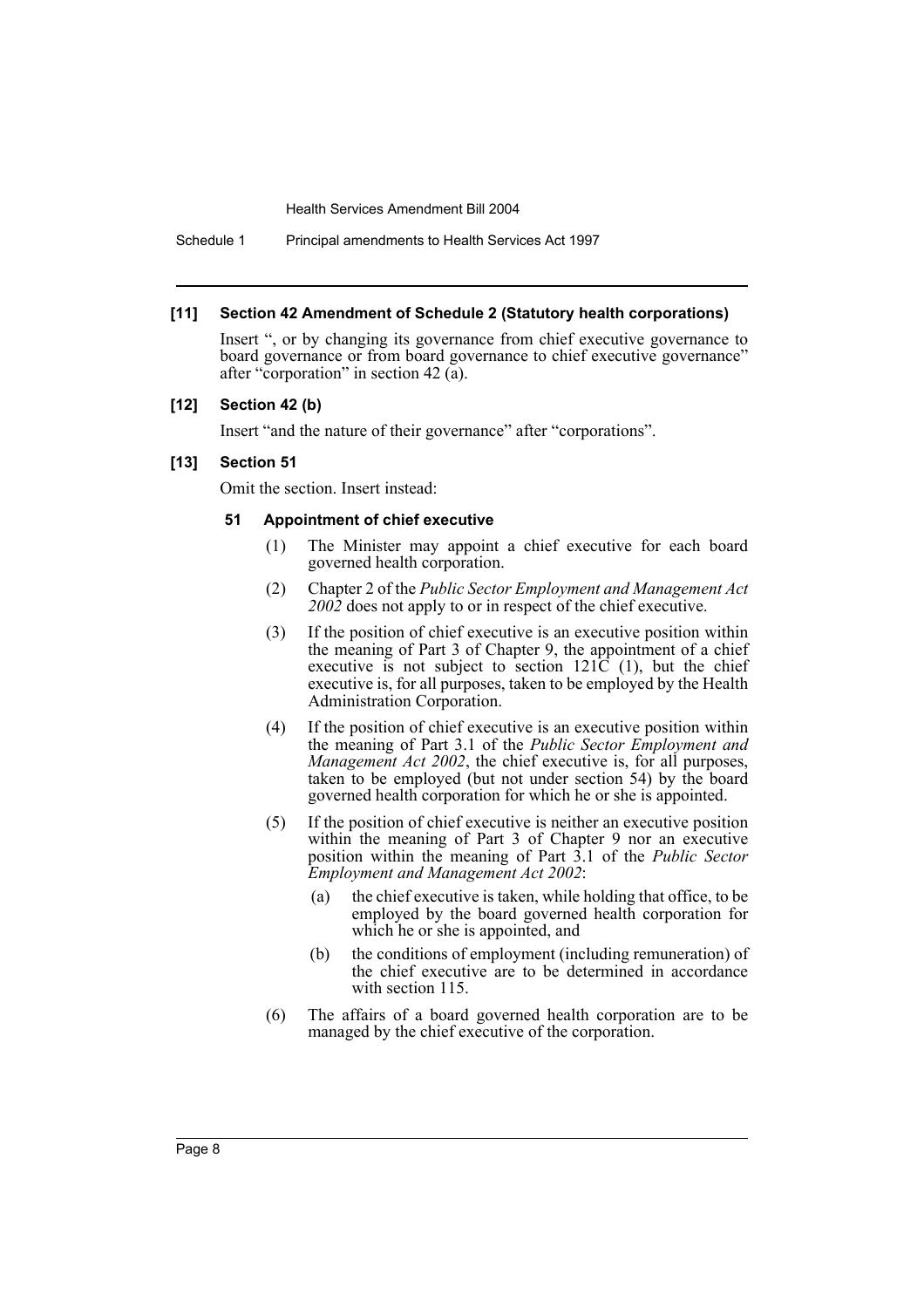Principal amendments to Health Services Act 1997 **Schedule 1** Schedule 1

- (7) The chief executive of a board governed health corporation:
	- (a) has, and may exercise, such functions as are conferred or imposed on the chief executive by or under this or any other Act, and
	- (b) is, in the exercise of his or her functions, subject to the control and direction of the health corporation board for the corporation.

#### **[14] Section 52 Removal of members and appointment of administrator**

Insert ", for any reason or no reason and without notice" after "at any time" in section 52 (1).

#### **[15] Section 52 (6) and (7)**

Insert after section 52 (5):

- (6) If the position of chief executive is an executive position within the meaning of Part 3 of Chapter 9:
	- (a) the chief executive may not be removed from office under section 121N, and
	- (b) section 121N applies:
		- (i) to and in respect of a chief executive who is removed from office under this section, and
		- (ii) to and in respect of the executive position of a chief executive who is so removed,

in the same way as it applies to and in respect of a health executive who is removed from office under section 121N and to and in respect of the executive position of a health executive who is so removed.

- (7) If the position of chief executive is an executive position within the meaning of Part 3.1 of the *Public Sector Employment and Management Act 2002*:
	- (a) the chief executive may not be removed under section 77 of that Act, and
	- (b) section 77 of that Act applies:
		- (i) to and in respect of a chief executive who is removed from office under this section, and
		- (ii) to and in respect of the executive position of a chief executive who is so removed,

in the same way as it applies to and in respect of an executive officer who is removed from office under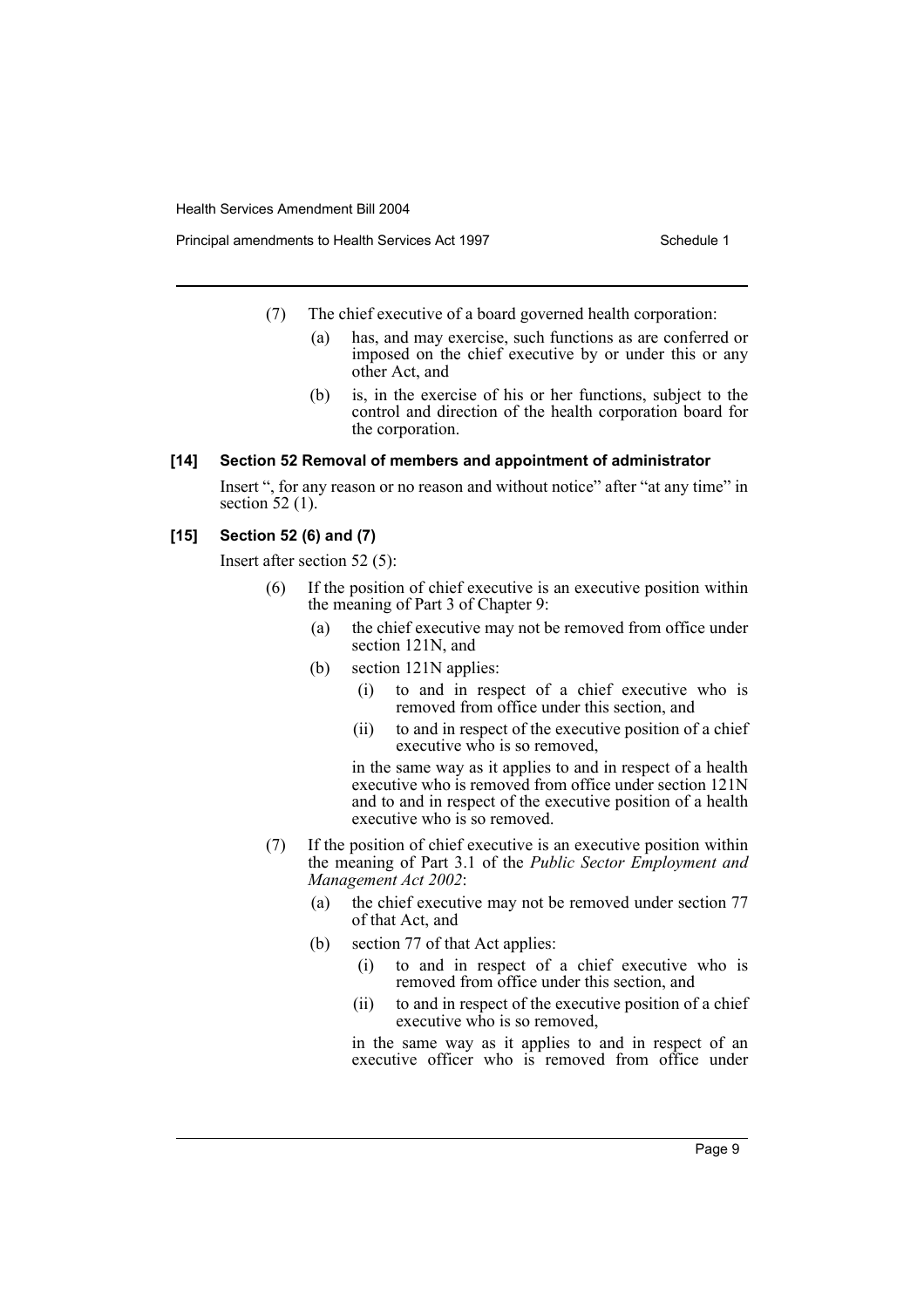Schedule 1 Principal amendments to Health Services Act 1997

section 77 of that Act and to and in respect of the executive position of an executive officer who is so removed.

#### **[16] Chapter 4, Part 2, Division 2**

Insert after section 52:

## **Division 2 Chief executive governed health corporations**

#### **52A Appointment of chief executive**

- (1) The Director-General may appoint a chief executive for each chief executive governed health corporation.
- (2) Chapter 2 of the *Public Sector Employment and Management Act 2002* does not apply to or in respect of the chief executive.
- (3) If the position of chief executive is an executive position within the meaning of Part 3 of Chapter 9, the appointment of a chief executive is not subject to section  $121\overline{C}$  (1), but the chief executive is, for all purposes, taken to be employed by the Health Administration Corporation.
- (4) If the position of chief executive is not an executive position within the meaning of Part 3 of Chapter 9:
	- (a) the chief executive is taken, while holding that office, to be employed by the chief executive governed health corporation for which he or she is appointed, and
	- (b) the conditions of employment (including remuneration) of the chief executive are to be determined in accordance with section 115, and
	- (c) the chief executive may at any time, for any reason or no reason and without notice, be removed from office by the Director-General.

#### **52B Chief executive to manage and control affairs of chief executive governed health corporation**

- (1) The affairs of a chief executive governed health corporation are to be managed and controlled by the chief executive of the corporation.
- (2) Any act, matter or thing done in the name of, or on behalf of, a chief executive governed health corporation by its chief executive is taken to have been done by the corporation.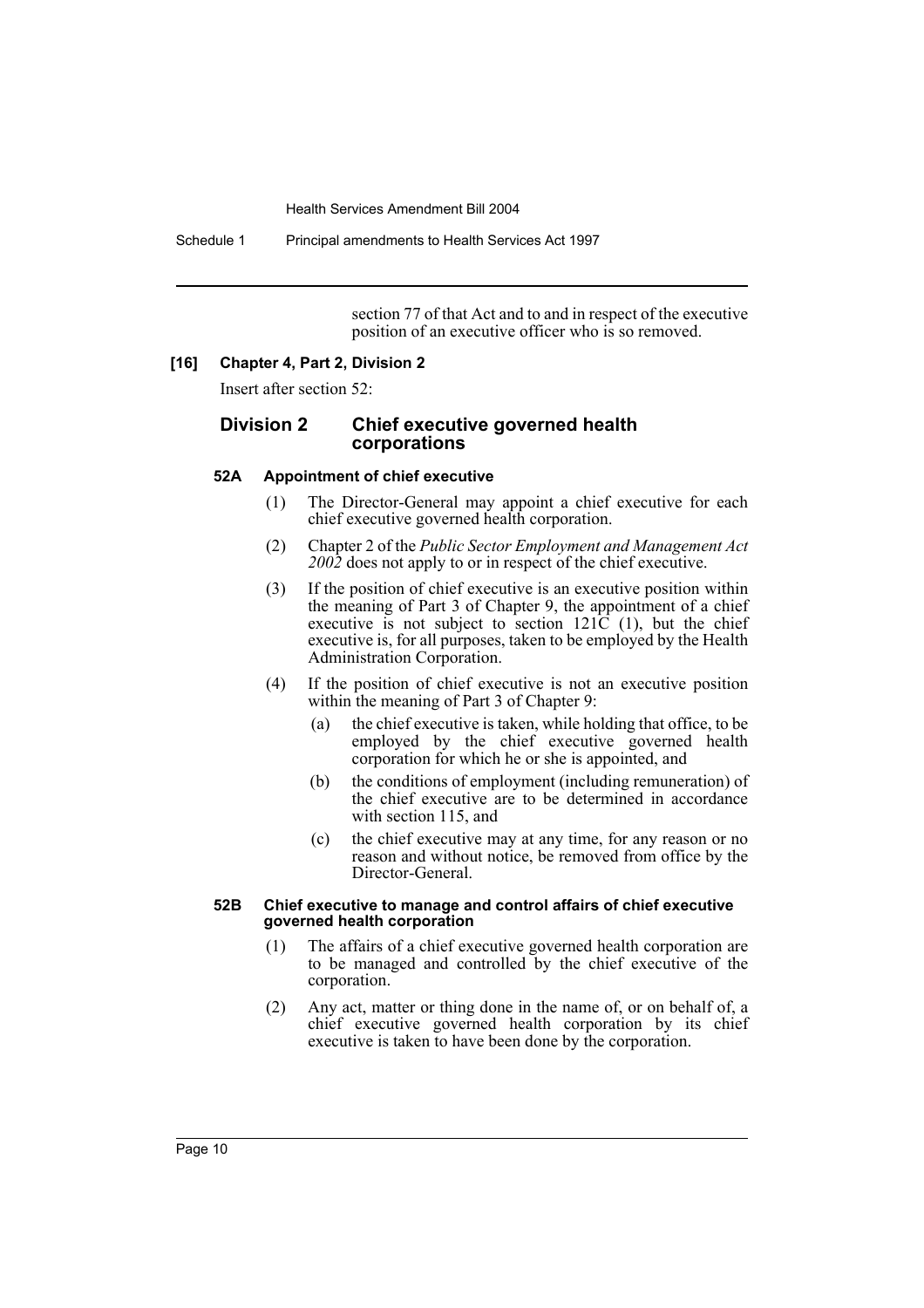Principal amendments to Health Services Act 1997 **Schedule 1** Schedule 1

#### **52C Functions of chief executive generally**

The chief executive of a chief executive governed health corporation:

- (a) has, and may exercise, such functions as are conferred or imposed on the chief executive by or under this or any other Act, and
- (b) is, in the exercise of his or her functions, subject to the control and direction of the Director-General.

## **52D Advisory councils**

- (1) The Minister may establish an advisory council for each chief executive governed health corporation.
- (2) The constitution, procedure and functions of an advisory council are to be as determined by the Minister.

#### **52E Other committees and councils**

The chief executive may establish such committees and councils as he or she considers appropriate to assist the chief executive governed health corporation in the exercise of its functions.

## **[17] Section 53 Determination of functions of statutory health corporations**

Omit section 53 (1). Insert instead:

- (1) The relevant authority may, from time to time, determine the role, functions and activities of any public hospital, health institution, health service or health support service under the control of a statutory health corporation and, for that purpose, give any necessary directions:
	- (a) in the case of a chief executive governed health corporation, to the chief executive of that corporation, or
	- (b) in the case of a board governed health corporation, to the health corporation board for that corporation.

## **[18] Section 53 (3)**

Insert after section 53 (2):

- (3) In this section, *relevant authority* means:
	- (a) in relation to a board governed health corporation, the Minister, and
	- (b) in relation to a chief executive governed health corporation, the Director-General.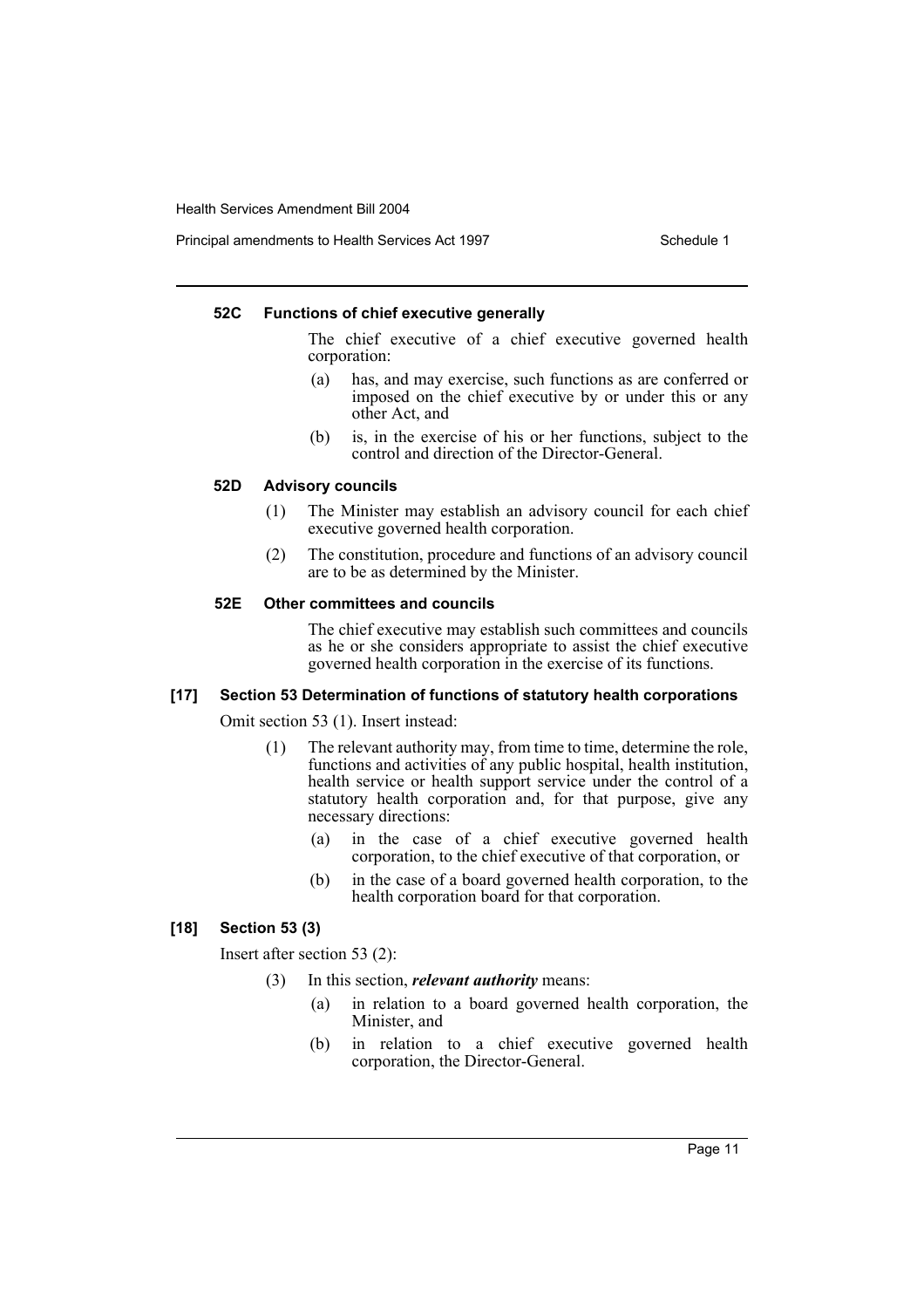Schedule 1 Principal amendments to Health Services Act 1997

#### **[19] Section 58 Contracts of statutory health corporations**

Omit "Minister" from section 58 (2). Insert instead "relevant authority".

#### **[20] Section 58 (4)**

Insert after section 58 (3):

- (4) In this section, *relevant authority* means:
	- (a) in relation to a board governed health corporation, the Minister, and
	- (b) in relation to a chief executive governed health corporation, the Director-General.

#### **[21] Section 60 Statutory health corporation may make by-laws**

Omit "Minister" wherever occurring. Insert instead "relevant authority".

#### **[22] Section 60 (1) (f), (g) and (h)**

Omit the paragraphs. Insert instead:

- (f) the keeping of records concerning its acts and decisions,
- (g) in the case of a board governed health corporation:
	- (i) the keeping of records concerning the acts and decisions of the board, and
	- (ii) the procedure for the calling of meetings of the board and for the conduct of business at those meetings,
- (h) the appointment and functions of its councils and committees.

## **[23] Section 60 (7)**

Insert after section 60 (6):

- (7) In this section, *relevant authority* means:
	- (a) in relation to a board governed health corporation, the Minister, and
	- (b) in relation to a chief executive governed health corporation, the Director-General.

## **[24] Section 61 Delegations by statutory health corporations**

Omit "Minister" wherever occurring in section 61 (2). Insert instead "relevant authority".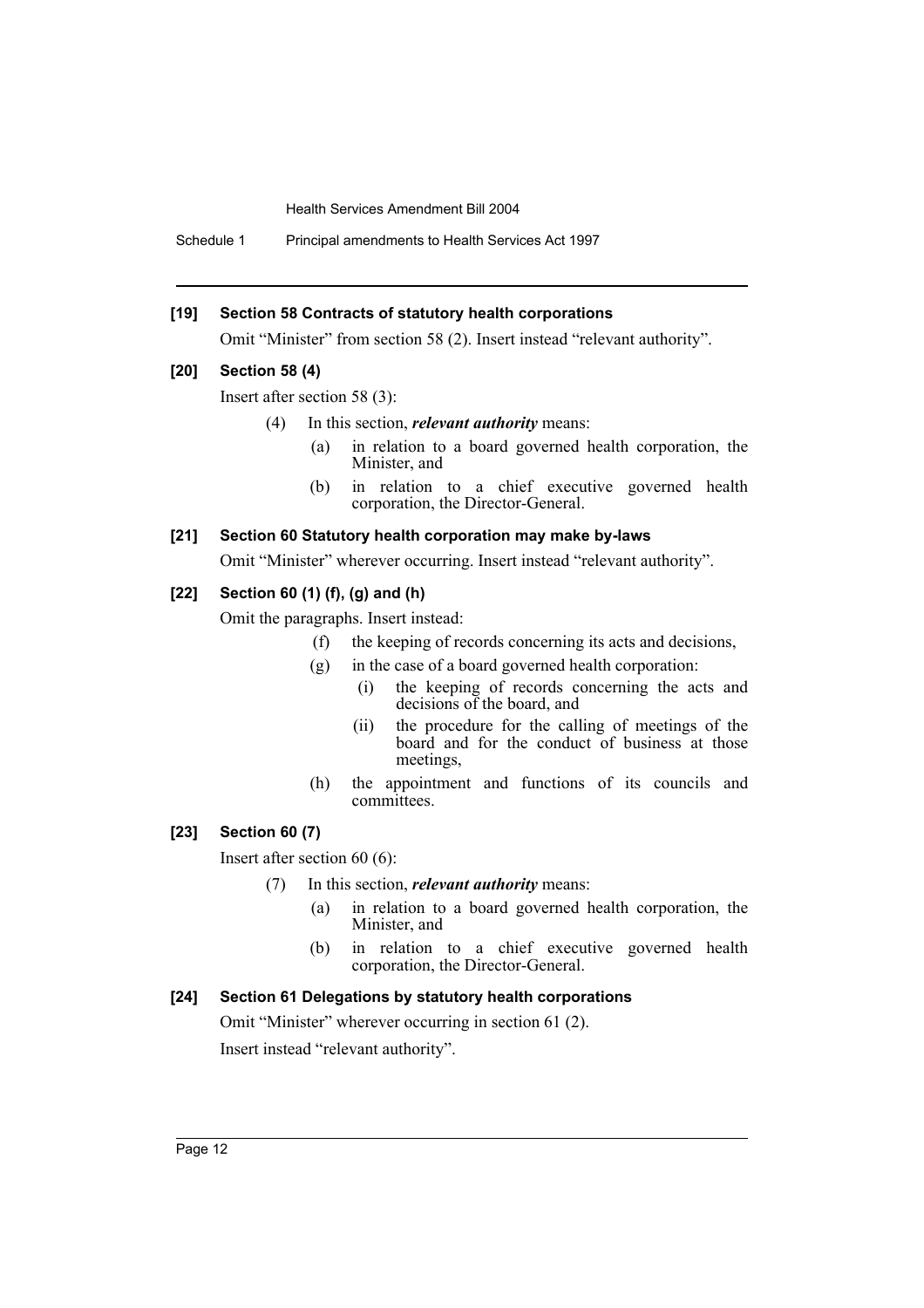Principal amendments to Health Services Act 1997 **Schedule 1** Schedule 1

## **[25] Section 61 (4) (a)**

Omit "statutory". Insert instead "board governed".

#### **[26] Section 61 (5)**

Insert after section 61 (4):

- (5) In this section, *relevant authority* means:
	- (a) in relation to a board governed health corporation, the Minister, and
	- (b) in relation to a chief executive governed health corporation, the Director-General.

## **[27] Chapter 9, Part 3**

Insert after Part 2:

# **Part 3 The Health Executive Service**

## **Division 1 Preliminary**

## **121A Definitions** (cf PSE&M Act s 63)

(1) In this Part:

*contract of employment* means a contract of employment under this Part between a health executive and the Health Administration Corporation.

### *executive position* means:

- (a) the position of chief executive of an area health service, or
- (b) a position the subject of a determination referred to in section 121B (1) (b).

*health executive* means a person holding an executive position.

*remuneration package* means the remuneration package for a health executive determined for the time being by the Health Administration Corporation under section 121J.

- (2) In this Part, a reference to the remuneration package for a health executive is, if a range of amounts has been determined by the Health Administration Corporation, a reference to:
	- (a) the amount within that range nominated in the executive's contract of employment, or
	- (b) in any other case, the minimum amount within that range.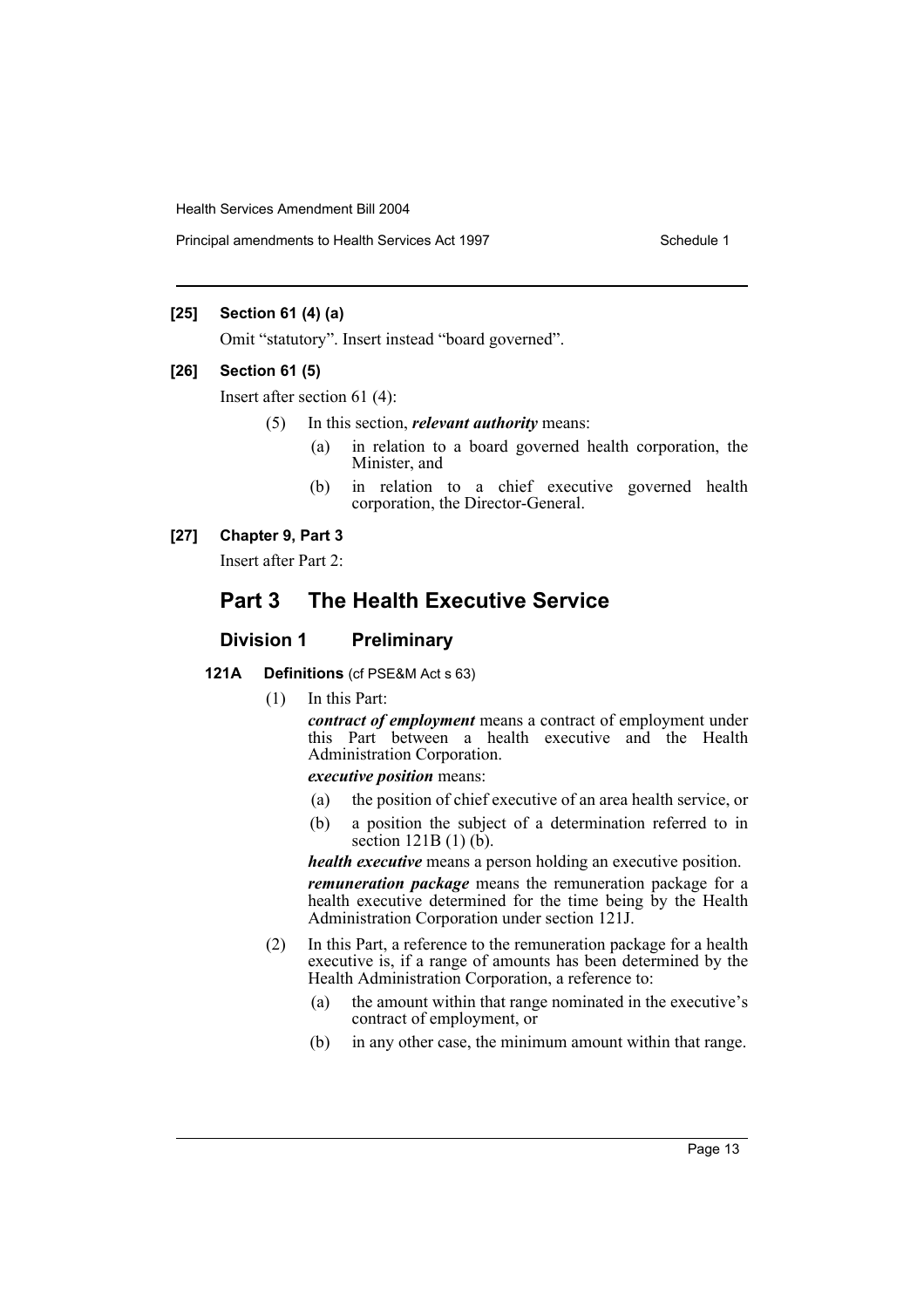Schedule 1 Principal amendments to Health Services Act 1997

## **Division 2 Composition of Health Executive Service**

## **121B Composition of Health Executive Service** (cf PSE&M Act s 65)

- (1) The Health Executive Service comprises:
	- (a) the chief executives of the area health services, and
	- (b) the persons holding:
		- (i) such positions in the NSW Health Service involving employment in connection with public health organisations, other than positions in an affiliated health organisation, and
		- (ii) such positions in the Health Administration Corporation,

as are for the time being determined by the Health Administration Corporation to be executive positions.

(2) A list of the positions determined for the time being under subsection  $(1)$  (b) is to be made publicly available on the website of the Department of Health.

## **Division 3 Appointment and employment of health executives**

## **121C Appointment of health executives** (cf PSE&M Act ss 17 and 24)

- (1) Appointments to vacant executive positions are to be made by the Health Administration Corporation.
- (2) The Health Administration Corporation may appoint any person employed in the NSW Health Service to act in an executive position while the position is vacant or its holder is suspended, sick or absent.
- (3) While acting in an executive position, a person has all the functions of the holder of the position, but does not thereby become a health executive.
- (4) The Health Administration Corporation may, at any time, terminate the appointment of a person to act in an executive position.
- (5) This section does not prevent the payment of an allowance to a person employed in the NSW Health Service for exercising all or any of the functions of an executive position while the position is vacant or its holder is suspended, sick or absent.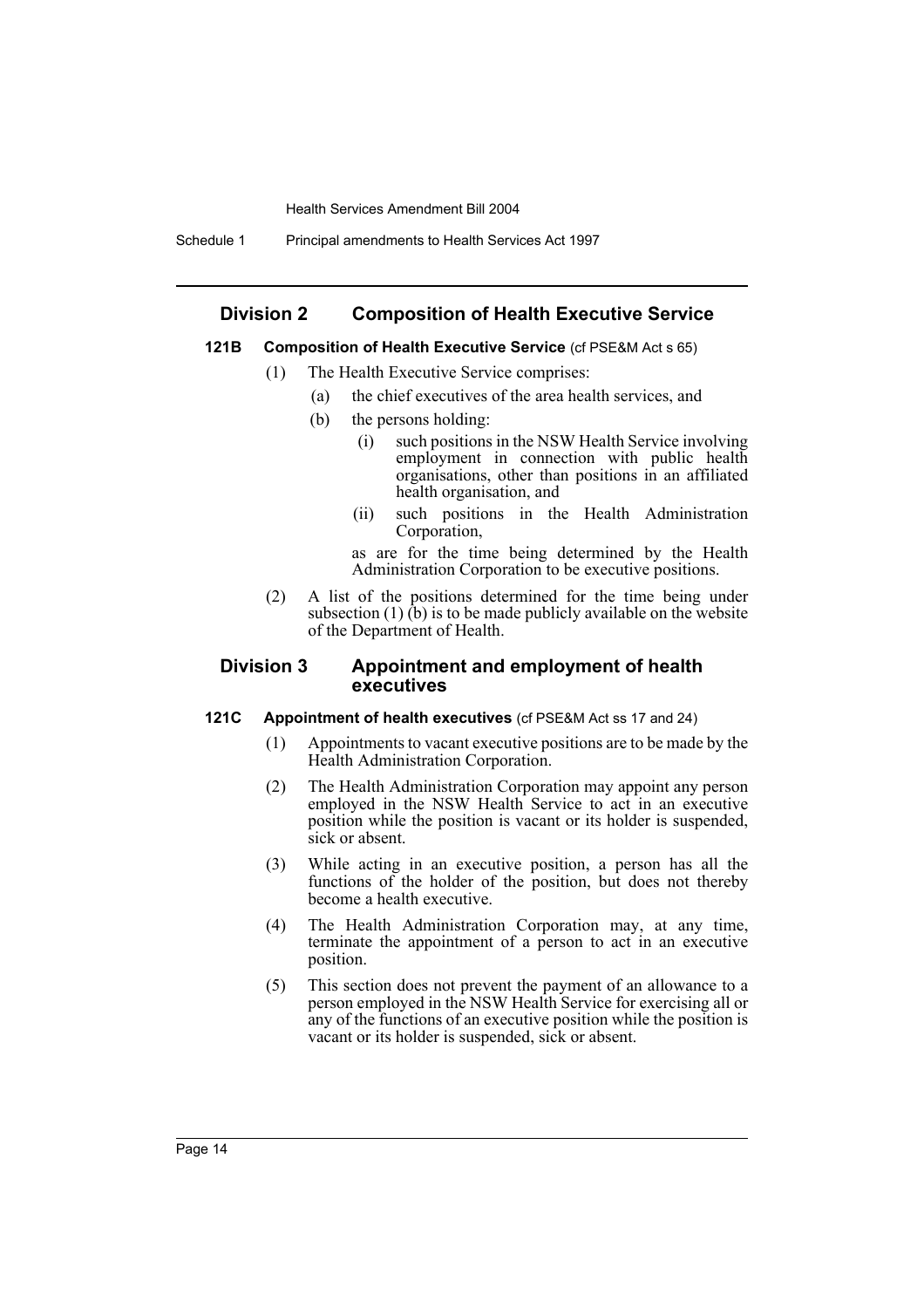Principal amendments to Health Services Act 1997 **Schedule 1** Schedule 1

#### **121D Term appointments** (cf PSE&M Act s 68)

- (1) Subject to this Act, a health executive holds office for such period (not exceeding 5 years) as is specified in the executive's instrument of appointment, but is eligible (if otherwise qualified) for re-appointment.
- (2) A health executive may be re-appointed with effect before the expiry of the executive's term of office. In that case, the executive's existing term of office expires.

#### **121E Employment of health executives to be governed by contract of employment** (cf PSE&M Act s 69)

- (1) The employment of a health executive is to be governed by a contract of employment between the executive and the Health Administration Corporation.
- (2) A contract of employment may be made before or after the appointment of the health executive concerned.
- (3) A health executive is not appointed by, nor is a health executive's term of office fixed by, the contract of employment.
- (4) However, a contract of employment may constitute the instrument of appointment if the person authorised to make the appointment is also the person who signs the contract with the health executive concerned.
- (5) A contract of employment may be varied at any time by a further contract between the parties.
- (6) A contract of employment may not vary or exclude a provision of this Act or the regulations.

## **121F Matters regulated by contract of employment** (cf PSE&M Act s 70)

- (1) The matters to be dealt with in a contract of employment between a health executive and the Health Administration Corporation include the following:
	- (a) the duties of the executive's position (including performance criteria for the purpose of reviews of the executive's performance),
	- (b) the monetary remuneration and employment benefits for the executive as referred to in Division 4 (including the nomination of the amount of the remuneration package if a range of amounts has been determined for the remuneration package).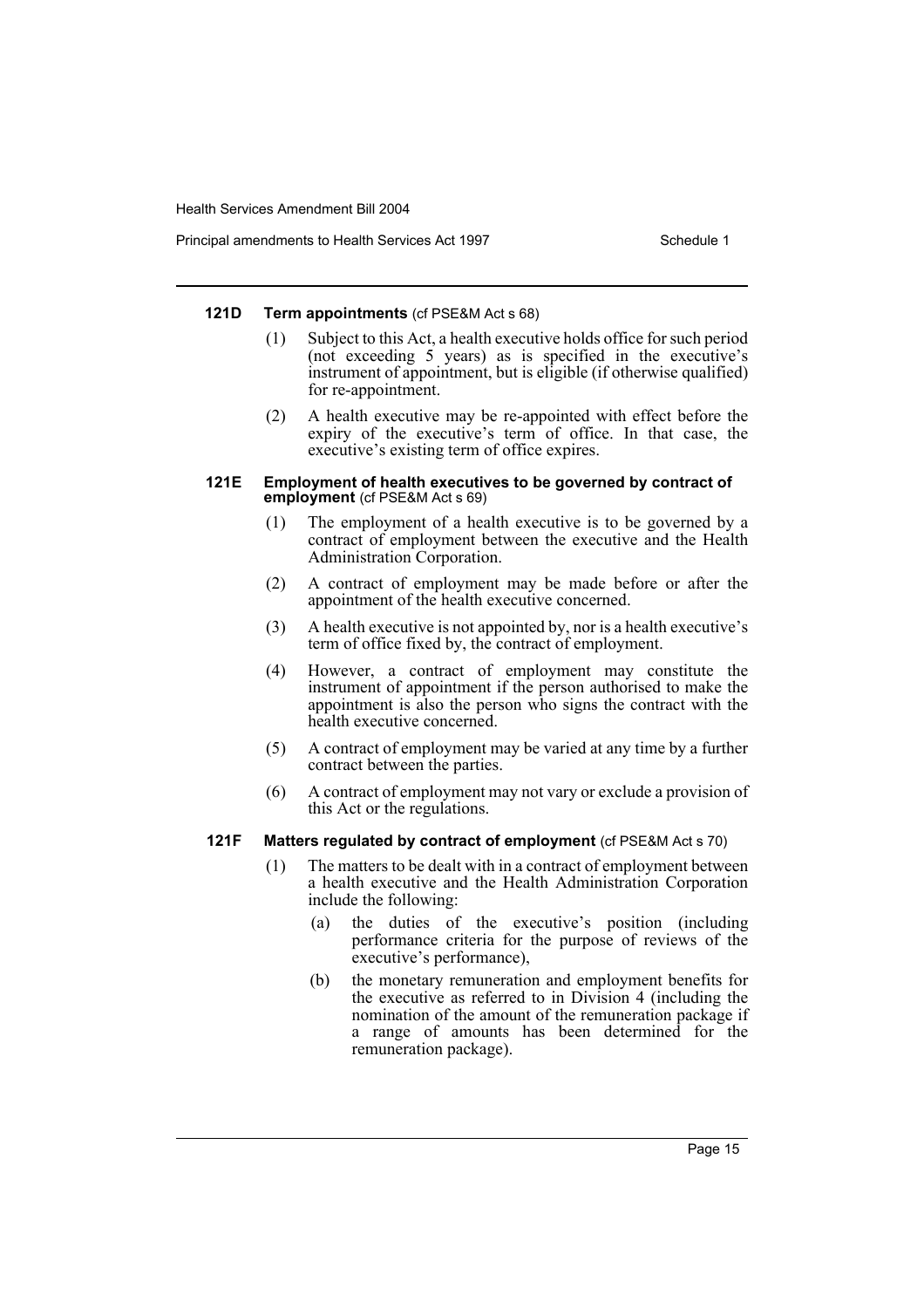Schedule 1 Principal amendments to Health Services Act 1997

- (2) A contract of employment may provide for any matter to be determined:
	- (a) by further agreement between the parties, or
	- (b) by further agreement between the health executive concerned and some other person specified in the contract, or
	- (c) by the Health Administration Corporation or by some other person or body specified in the contract.

#### **121G Performance reviews** (cf PSE&M Act s 71)

- (1) A health executive's performance must be reviewed, at least annually, by such person as may be nominated by the Health Administration Corporation.
- (2) Any such review is to have regard to the agreed performance criteria for the position and any other relevant matter.

#### **121H Industrial arbitration or legal proceedings excluded** (cf PSE&M Act s 72)

- (1) In this section, a reference to the employment of a health executive is a reference to:
	- (a) the appointment of, or failure to appoint, a person to a vacant executive position, or
	- (b) the removal, retirement, termination of employment or other cessation of office of a health executive, or
	- (c) any disciplinary proceedings or disciplinary action taken against a health executive, or
	- (d) the remuneration or conditions of employment of a health executive.
- (2) The employment of a health executive, or any matter, question or dispute relating to any such employment, is not an industrial matter for the purposes of the *Industrial Relations Act 1996*.
- (3) Subsection (2) applies whether or not any person has been appointed to a vacant executive position.
- (4) Part 6 (Unfair dismissals) and Part 9 (Unfair contracts) of Chapter 2 of the *Industrial Relations Act 1996* do not apply to or in respect of the employment of a health executive.
- (5) Any State industrial instrument (whether made before or after the commencement of this section) does not have effect in so far as it relates to the employment of health executives.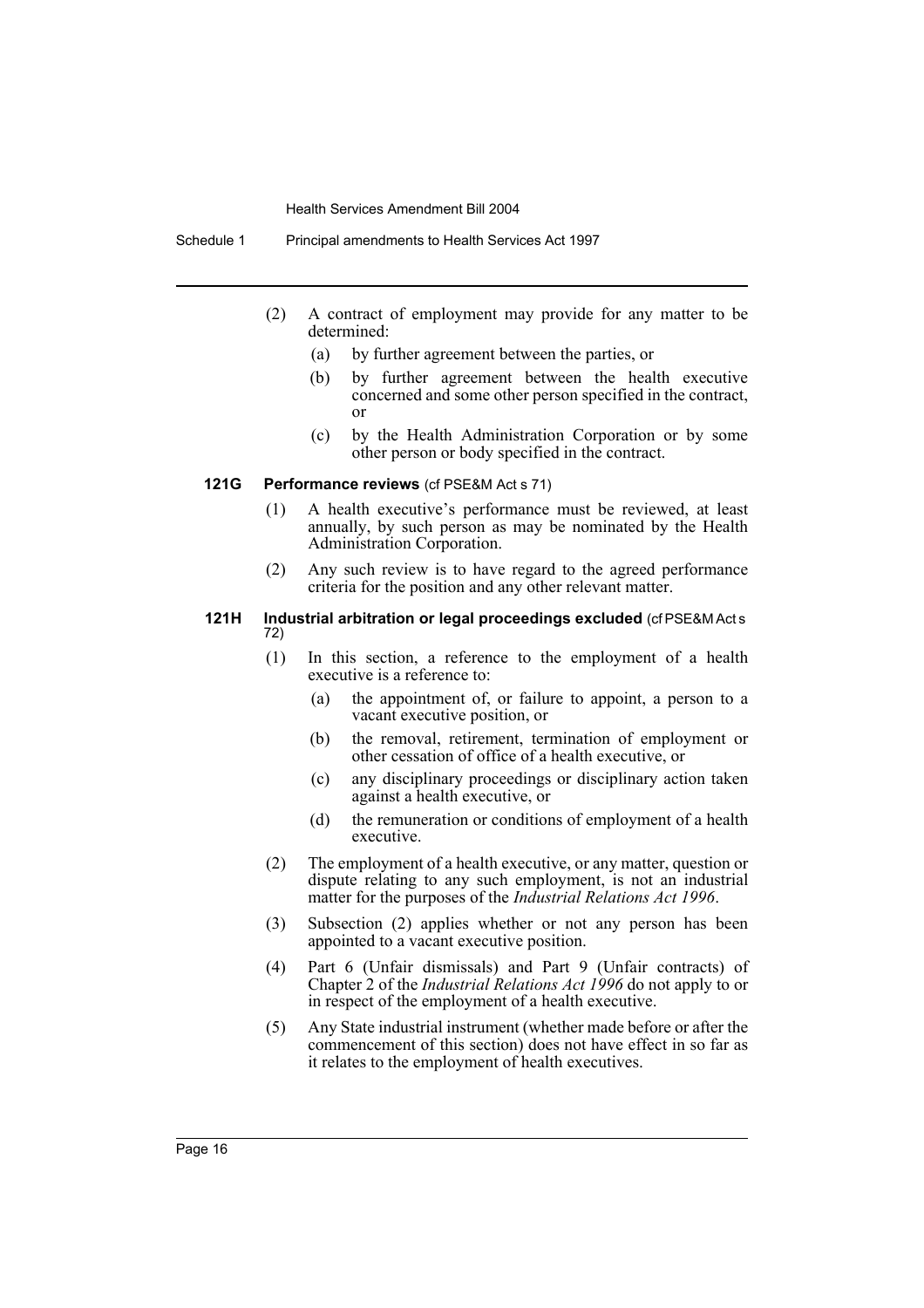Principal amendments to Health Services Act 1997 **Schedule 1** Schedule 1

- (6) Subsection (5) does not prevent the regulations from applying the provisions of an award or industrial agreement to the employment of a health executive.
- (7) An appeal does not lie to the Government and Related Employees Appeal Tribunal in relation to the employment of a health executive.
- (8) No proceedings for an order in the nature of prohibition, certiorari or mandamus or for a declaration or injunction or for any other relief, lie in respect of the appointment of or failure to appoint a person to an executive position, the entitlement or non-entitlement of a person to be so appointed or the validity or invalidity of any such appointment.
- (9) In this section, *industrial agreement* includes any determination under section 115.

## **Division 4 Remuneration of health executives**

**121I Definitions** (cf PSE&M Act s 73)

In this Division:

*approved* means approved for the time being, in writing, by the Health Administration Corporation, either generally or in relation to any health executive or class of health executives.

#### *employment benefit* means:

- (a) contributions payable to a superannuation scheme by the Health Administration Corporation in respect of a health executive, including any liability of the Corporation to make any such contributions or to pay approved costs associated with that scheme, or
- (b) the provision by the Health Administration Corporation of a motor vehicle for private use by a health executive, or
- (c) any other approved benefit provided to a health executive at the cost of the Health Administration Corporation (being a benefit of a private nature).

*monetary remuneration* includes allowances paid in money, but does not include:

- (a) travelling or subsistence allowances, or
- (b) allowances in relation to relocation expenses, or
- (c) any other allowances in relation to expenses incurred in the discharge of a health executive's duties.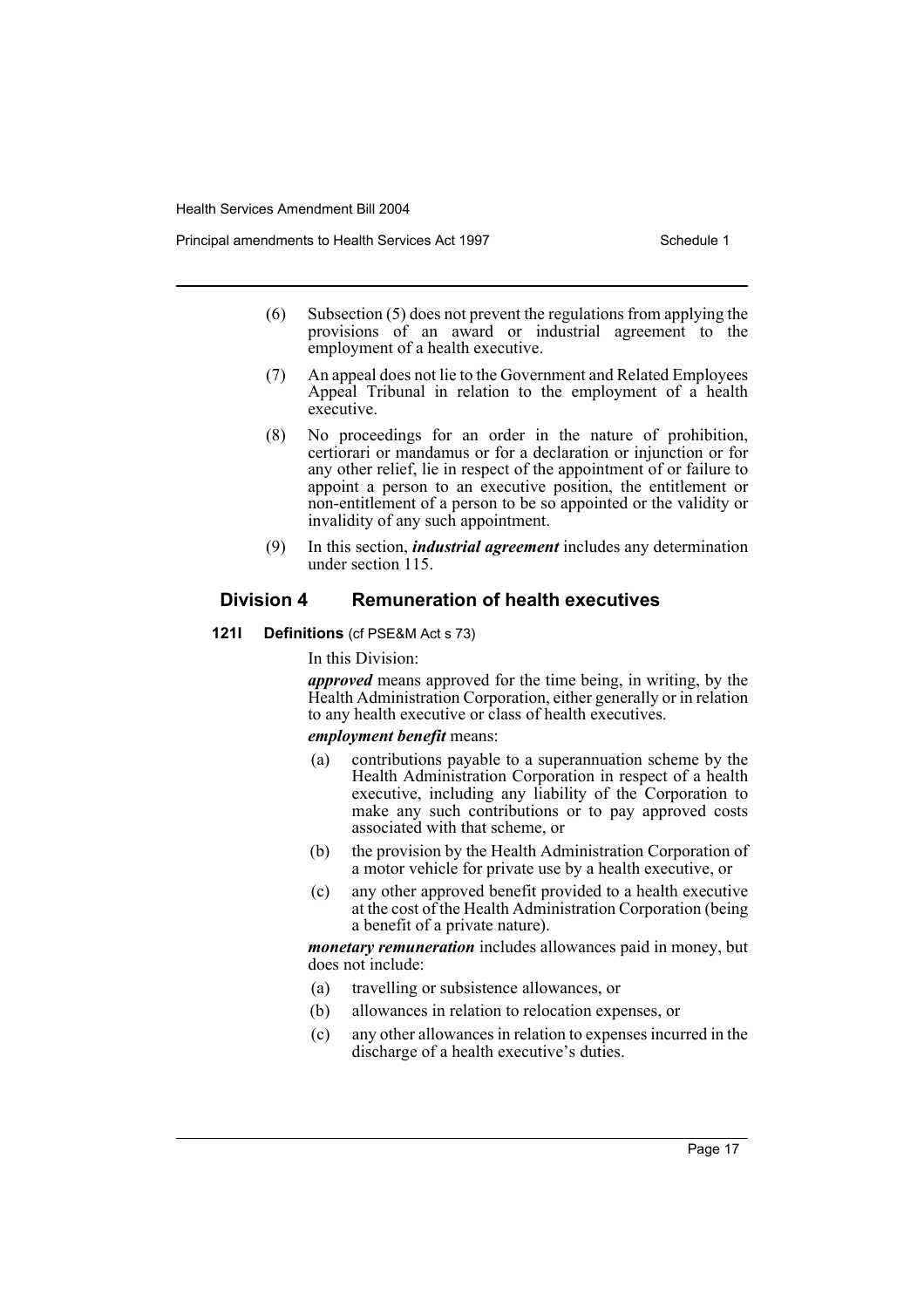Schedule 1 Principal amendments to Health Services Act 1997

*superannuation scheme* means a superannuation scheme established by or under an Act or approved for the purposes of this definition.

#### **121J Determination of remuneration packages**

- (1) The Health Administration Corporation may from time to time determine the remuneration packages for health executives.
- (2) The amount of the remuneration package for a health executive is to be no less than the minimum amount that may be determined by the Statutory and Other Offices Remuneration Tribunal under Part 3A of the *Statutory and Other Offices Remuneration Act 1975* with respect to the remuneration package for an executive officer within the meaning of Part 3.1 of the *Public Sector Employment and Management Act 2002*.

#### **121K Monetary remuneration and employment benefits for health executives** (cf PSE&M Act s 74)

- (1) Health executives are entitled to monetary remuneration at such rate, and employment benefits of such kinds, as are provided in their contract of employment.
- (2) Contributions payable to a superannuation scheme by the Health Administration Corporation in respect of a health executive that are required to be made by the Corporation under a law of the State relating to superannuation are, until provided for by the executive's contract of employment, taken to be an employment benefit provided in the contract.
- (3) The total amount of:
	- (a) the annual rate of monetary remuneration for a health executive, and
	- (b) the annual cost of employment benefits provided for a health executive under the relevant contract of employment,

is to be equal to the amount of the remuneration package for the executive.

- (4) The cost of an employment benefit is the approved amount or an amount calculated in the approved manner.
- (5) This section does not affect:
	- (a) any approved performance-related incentive payments made to a health executive, or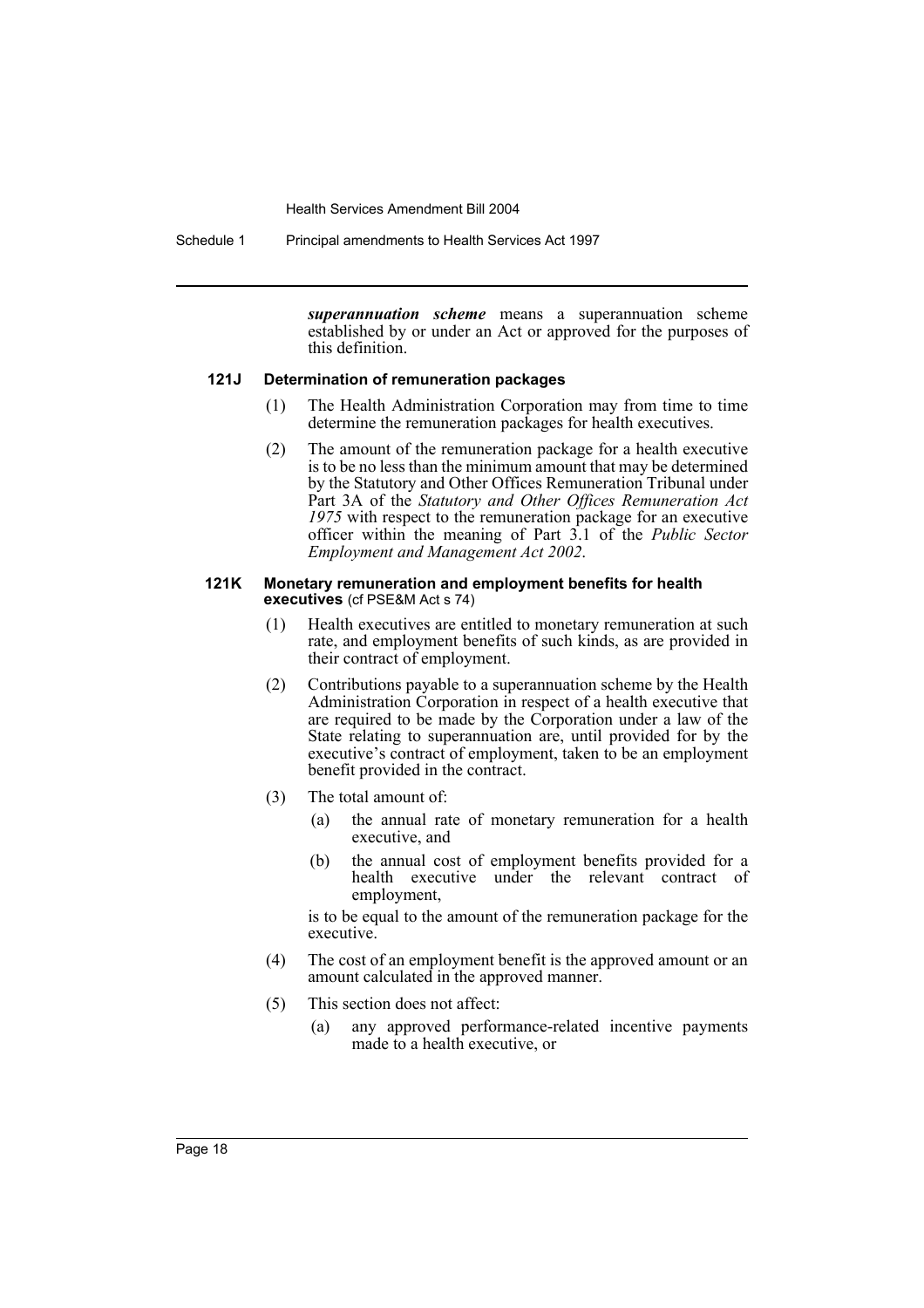Principal amendments to Health Services Act 1997 **Schedule 1** Schedule 1

- (b) any remuneration or benefits to which a health executive is otherwise entitled by law (such as statutory or agreed fees for attendance at meetings or the like).
- (6) A contract of employment may provide for the payment of part of the monetary remuneration under the contract to be made in the form of a periodic leave loading.
- (7) A health executive is entitled to be paid an amount equivalent to the approved cost of a part of any entitlement to take annual or extended leave with pay if the executive forgoes (with the approval of the Health Administration Corporation) the right to take that part of that leave. This subsection has effect despite anything to the contrary in the *Annual Holidays Act 1944* or any other Act.
- (8) During any period when the monetary remuneration and employment benefits for a health executive cannot be determined under subsection (1), the executive is entitled to monetary remuneration at the rate of the amount of the remuneration package for the executive, subject to any subsequent adjustment of payments in accordance with the executive's contract of employment.
- (9) If the remuneration package for a health executive is varied, the executive is entitled to monetary remuneration and employment benefits in accordance with the executive's contract of employment pending any necessary variation of the contract and adjustment of payments to comply with this section with effect from the date of the variation.

#### **121L Travelling and subsistence allowances etc** (cf PSE&M Act s 75)

- (1) A health executive is entitled to be paid:
	- (a) such travelling and subsistence allowances, and
	- (b) such allowances in relation to relocation expenses, and
	- (c) such other allowances in relation to expenses incurred in the discharge of the executive's duties,

as the Health Administration Corporation may from time to time determine in respect of the executive.

- (2) A health executive's contract of employment:
	- (a) may provide for the payment to the executive of allowances of the kind referred to in this section, and
	- (b) may regulate the payment of allowances to the executive under this section.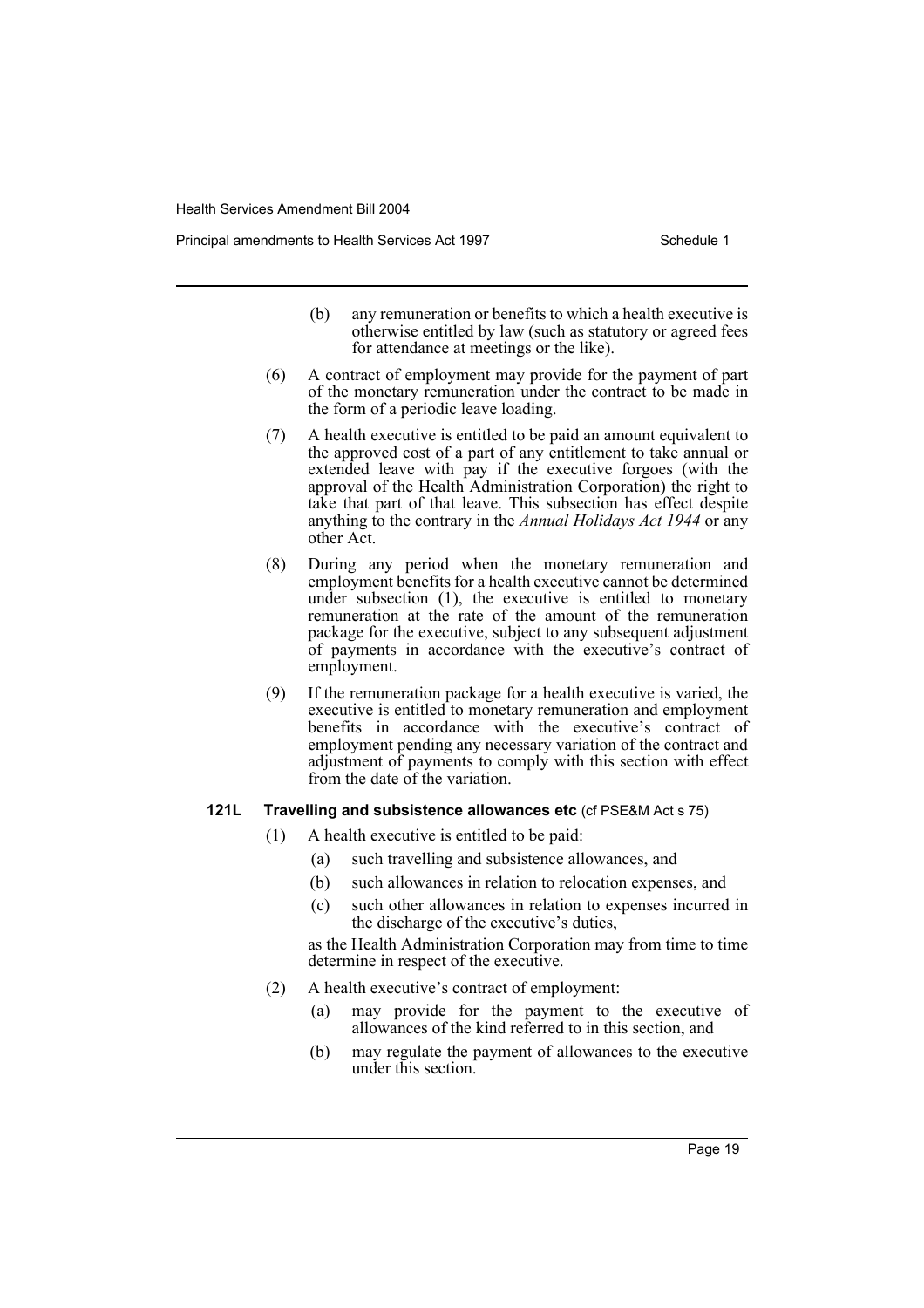Schedule 1 Principal amendments to Health Services Act 1997

#### **Division 5 Removal, retirement etc of health executives**

#### **121M Vacation of executive positions** (cf PSE&M Act s 76)

- (1) The position of a health executive becomes vacant if the executive:
	- (a) dies, or
	- (b) completes a term of office and is not re-appointed, or
	- (c) is removed from office, or retires or is retired from office, under this or any other Act, or
	- (d) resigns his or her position in writing addressed to the Health Administration Corporation and the Corporation accepts the resignation.
- (2) This section does not affect any other provision by or under which a health executive vacates his or her position.

#### **121N Removal of health executives from office** (cf PSE&M Act s 77)

- (1) The Health Administration Corporation may remove a health executive from an executive position at any time for any or no reason and without notice.
- (2) The Health Administration Corporation:
	- (a) may declare a health executive who is removed from an executive position by the Corporation under subsection (1) to be an unattached officer, and
	- (b) may revoke any such declaration.
- (3) While a declaration under subsection (2) remains in force, the person to whom the declaration relates:
	- (a) is to be regarded as a health executive, although not holding an executive position, and
	- (b) is entitled to monetary remuneration and employment benefits as if the person had not been removed from his or her position.
- (4) If:
	- (a) a health executive is removed from an executive position under subsection (1) and a declaration is not made in relation to the executive under subsection (2), or
	- (b) a declaration under subsection (2) made in relation to a health executive is revoked,

the executive ceases to be a health executive, unless appointed to some other executive position.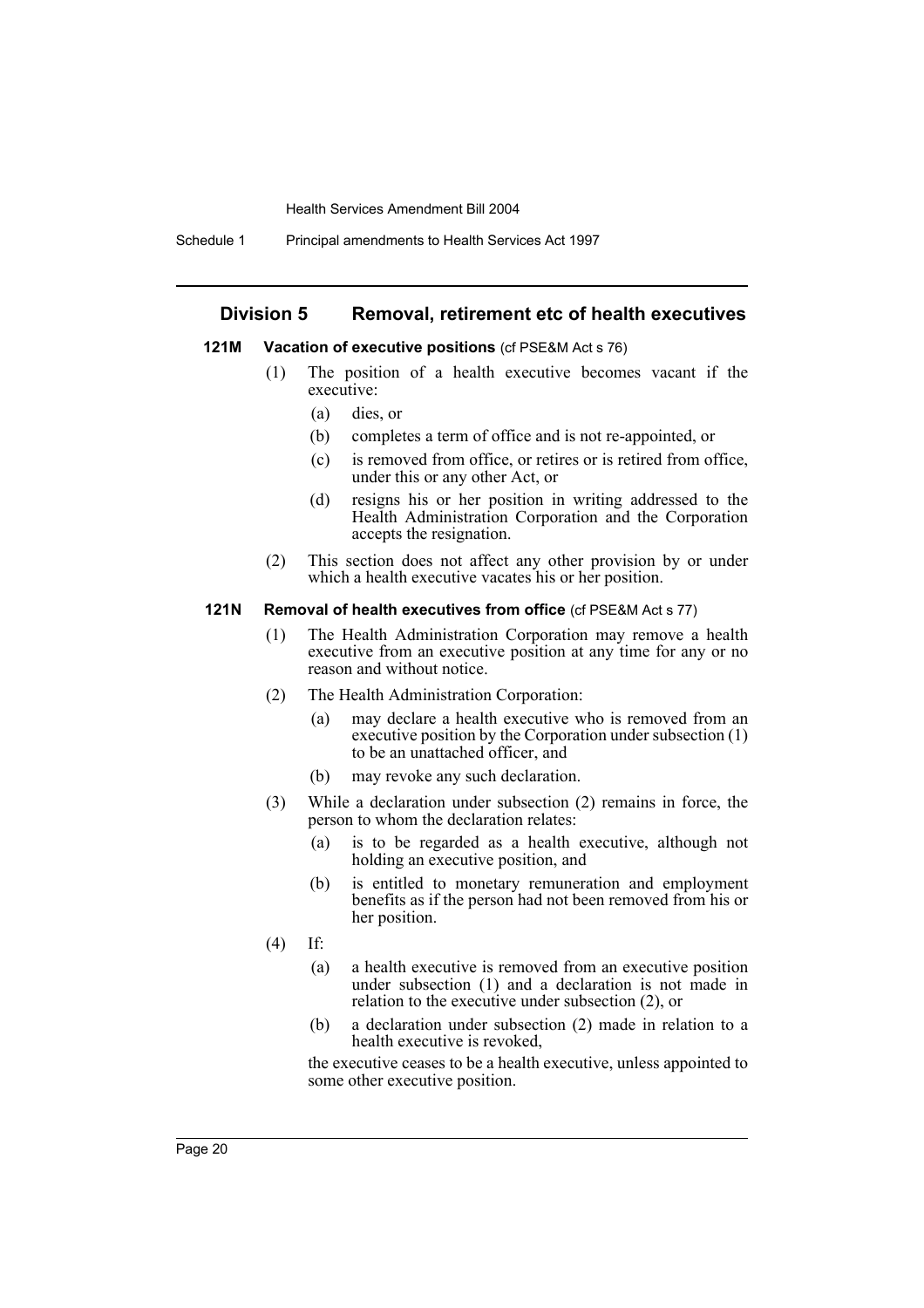Principal amendments to Health Services Act 1997 **Schedule 1** Schedule 1

- (5) A person who ceases to be a health executive because of subsection (4) ceases to be a member of staff of the Health Administration Corporation unless appointed to some other position on the staff of the Corporation.
- (6) The making of a declaration under subsection (2) in relation to a health executive does not prevent the executive from ceasing to be a health executive because of the completion of the executive's term of office.
- (7) Clause 11 of Schedule 4 to the *Public Sector Employment and Management Act 2002* applies to and in respect of a person:
	- (a) who ceases to be a health executive pursuant to this section, and
	- (b) who, immediately before he or she became a health executive, was an executive officer to whom that clause applied,

as it would have applied to the person had he or she ceased to be an executive officer, as referred to in clause 11 (7) of that Schedule, when he or she ceased to be a health executive.

### **121O Compensation etc where health executive is removed from office**  (cf PSE&M Act s 78)

- (1) This section applies to the following persons:
	- (a) a health executive who is removed from office under section 121N (1) and ceases to be a health executive because of section 121N (4),
	- (b) a health executive who is otherwise removed from office (except for misbehaviour after due inquiry),
	- (c) a health executive who was employed in the NSW Health Service when first appointed as a health executive, whose term of office as a health executive expires and who is not re-appointed.

However, this section does not apply to or in respect of a health executive who consents to a transfer at a lower level of remuneration.

- (2) A person to whom this section applies is entitled to such compensation (if any) as the Statutory and Other Offices Remuneration Tribunal determines.
- (3) The Statutory and Other Offices Remuneration Tribunal:
	- (a) may determine that compensation is payable for the failure to re-appoint a health executive only if the Tribunal is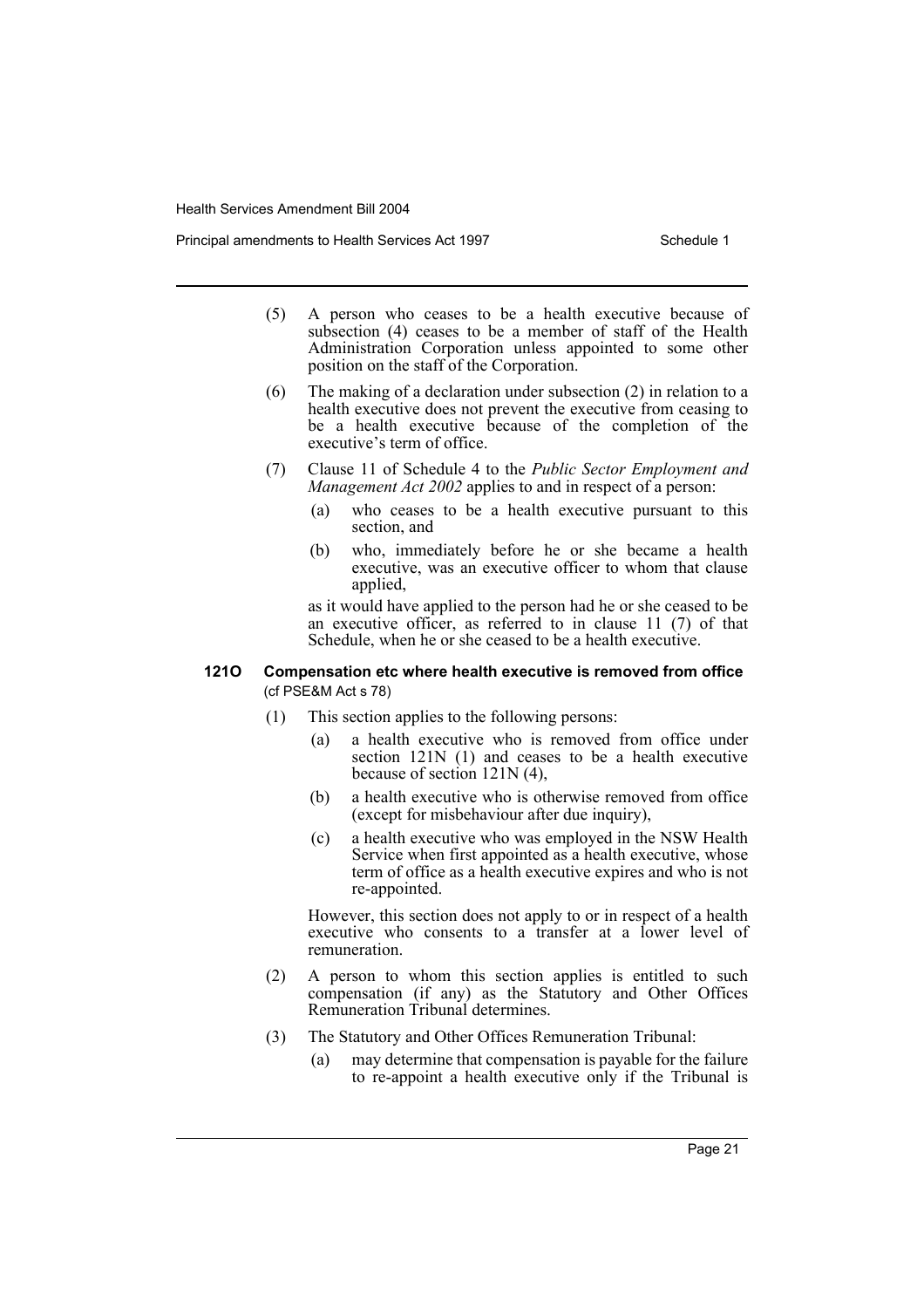satisfied that the person had a reasonable expectation of being re-appointed, and

- (b) must have regard to any general directions given to the Tribunal by the Minister as to the matters to be taken into consideration when it makes determinations under this section.
- (4) The maximum compensation payable is an amount equal to the person's remuneration package for the period of 38 weeks.
- (5) The person is not entitled to any other compensation for the removal or retirement from office or for the failure to re-appoint the person or to any remuneration in respect of the office for any period afterwards (except remuneration in respect of a subsequent re-appointment to the office).
- (6) A health executive who is removed from office or not re-appointed is not entitled to compensation under this section if:
	- (a) the person is appointed on that removal or expiry of term of office:
		- (i) to another executive position within the meaning of this Part, or
		- (ii) to an executive position within the meaning of the *Public Sector Employment and Management Act 2002*, and
	- (b) the remuneration package for the holder of that position is not less than the remuneration package for the holder of the former position.
- (7) If the Statutory and Other Offices Remuneration Tribunal determines that compensation is payable under this section, it must, in its determination, specify the period to which the compensation relates.
- (8) During the period so specified, the person:
	- (a) may not be employed in a public sector service within the meaning of the *Public Sector Employment and Management Act 2002*, and
	- (b) may not be employed in the service of a State owned corporation or a subsidiary of a State owned corporation, and
	- (c) may not be appointed to any statutory office,

unless arrangements are made for a refund of the proportionate amount of the compensation.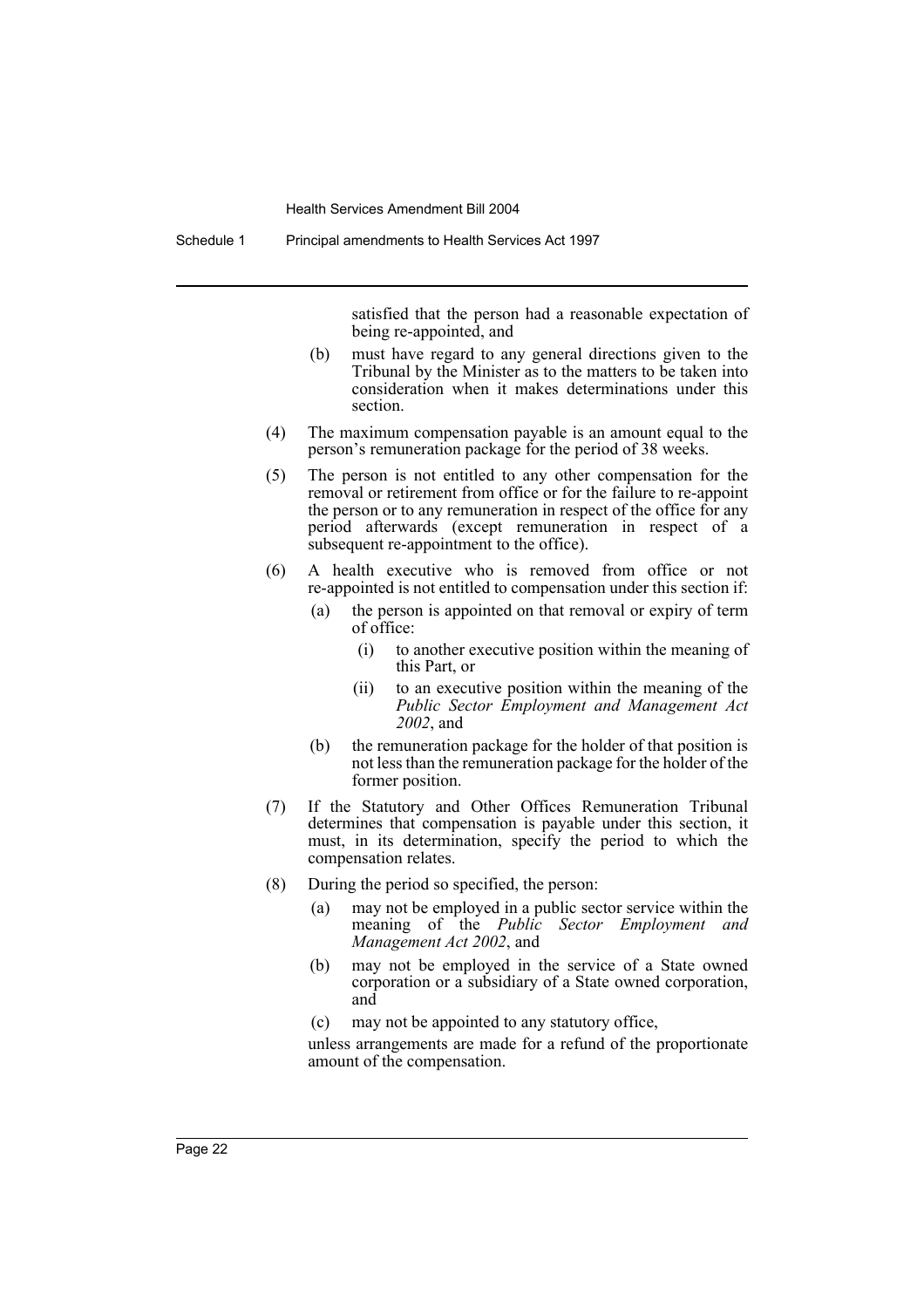Principal amendments to Health Services Act 1997 **Schedule 1** Schedule 1

## **Division 6 General**

#### **121P Incumbent officers' accrued leave** (cf PSE&M Act s 80)

- (1) A person who:
	- (a) was a chief executive of a statutory health corporation, or was employed in the public sector, when appointed to an executive position, and
	- (b) had a right to accrued extended or annual leave with pay immediately before that appointment, and
	- (c) has not taken that leave before taking up duties in the executive position,

is entitled, on taking up those duties, to be paid instead of that leave (or any part of that leave) the money value of that leave (or part) as a gratuity if the person so elects.

- (2) An election under this section is to be made within the time and in the manner determined by the Health Administration Corporation.
- (3) The money value of leave is to be calculated at the rate of pay of the person immediately before appointment to the executive position.
- (4) A person who was a chief executive of a statutory health corporation, or was employed in the public sector, when appointed to an executive position retains any right to extended, annual, sick or other leave accrued or accruing to the person immediately before the appointment (except any accrued leave which is paid out by a gratuity under subsection (1)).
- (5) In this section, a reference to employment in the public sector is a reference to:
	- (a) employment in the NSW Health Service, the Public Service or the Teaching Service, or
	- (b) employment as a member of NSW Police, or
	- (c) employment as an officer in the service of a public authority within the meaning of Part 3.1 of the *Public Sector Employment and Management Act 2002*, or
	- (d) appointment to a statutory office.

#### **121Q Effect on incumbent when position ceases to be executive position** (cf PSE&M Act s 81)

(1) If a position ceases to be designated as an executive position by a determination under section 121B (1) (b):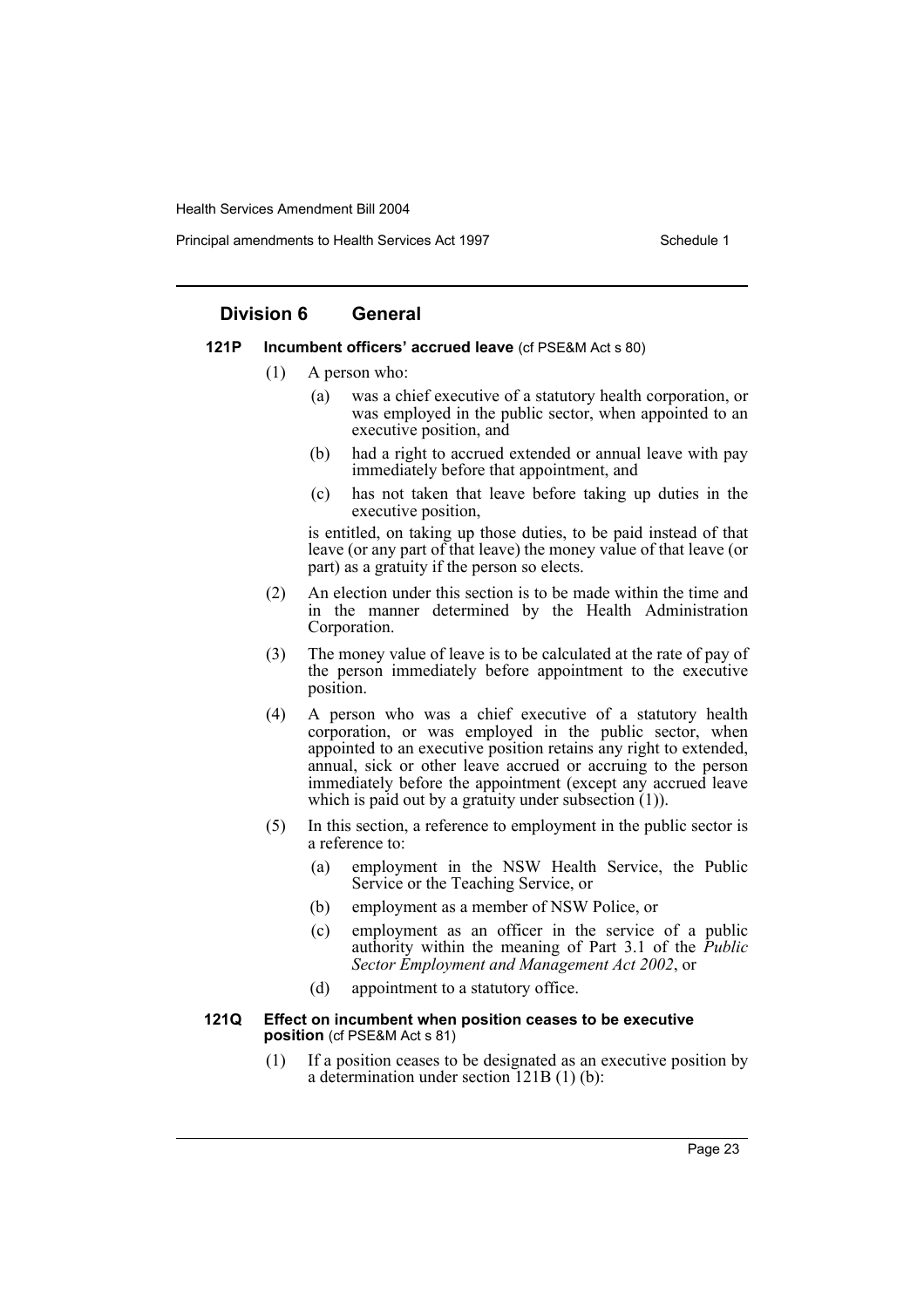- (a) the position is abolished, and
- (b) any person holding the position ceases to be a member of staff of the Health Administration Corporation unless appointed to some other position on the staff of the Corporation or declared to be an authorised officer under section 121N (2).
- (2) A person referred to in subsection (1) (b) has the same rights and obligations as if the person had ceased to be a health executive because of section  $121N(4)$ .
- (3) A determination under section 121B (1) (b) that omits or adds an executive position may contain other provisions of a savings or transitional nature consequent on a position becoming or ceasing to be an executive position or becoming a different kind of executive position.

#### **121R Change in title of positions** (cf PSE&M Act s 82)

A position referred to in a determination under section 121B (1) (b) does not cease to be an executive position merely because of a change in the title of the position.

#### **121S Approval to undertake other paid work** (cf PSE&M Act s 83)

A health executive is not to undertake any paid work outside the duties of the executive position without the consent of the Health Administration Corporation.

#### **121T Operation of Part** (cf PSE&M Act s 84)

This Part prevails over any inconsistent provision of any other Act or law or of the terms of appointment of or contract with a person.

#### **[28] Schedule 2**

Omit the Schedule. Insert instead:

# **Schedule 2 Statutory health corporations**

(Section 41)

| Column 1                             | Column 2             |
|--------------------------------------|----------------------|
| Name of statutory health corporation | Nature of governance |
| Clinical Excellence Commission       | <b>Board</b>         |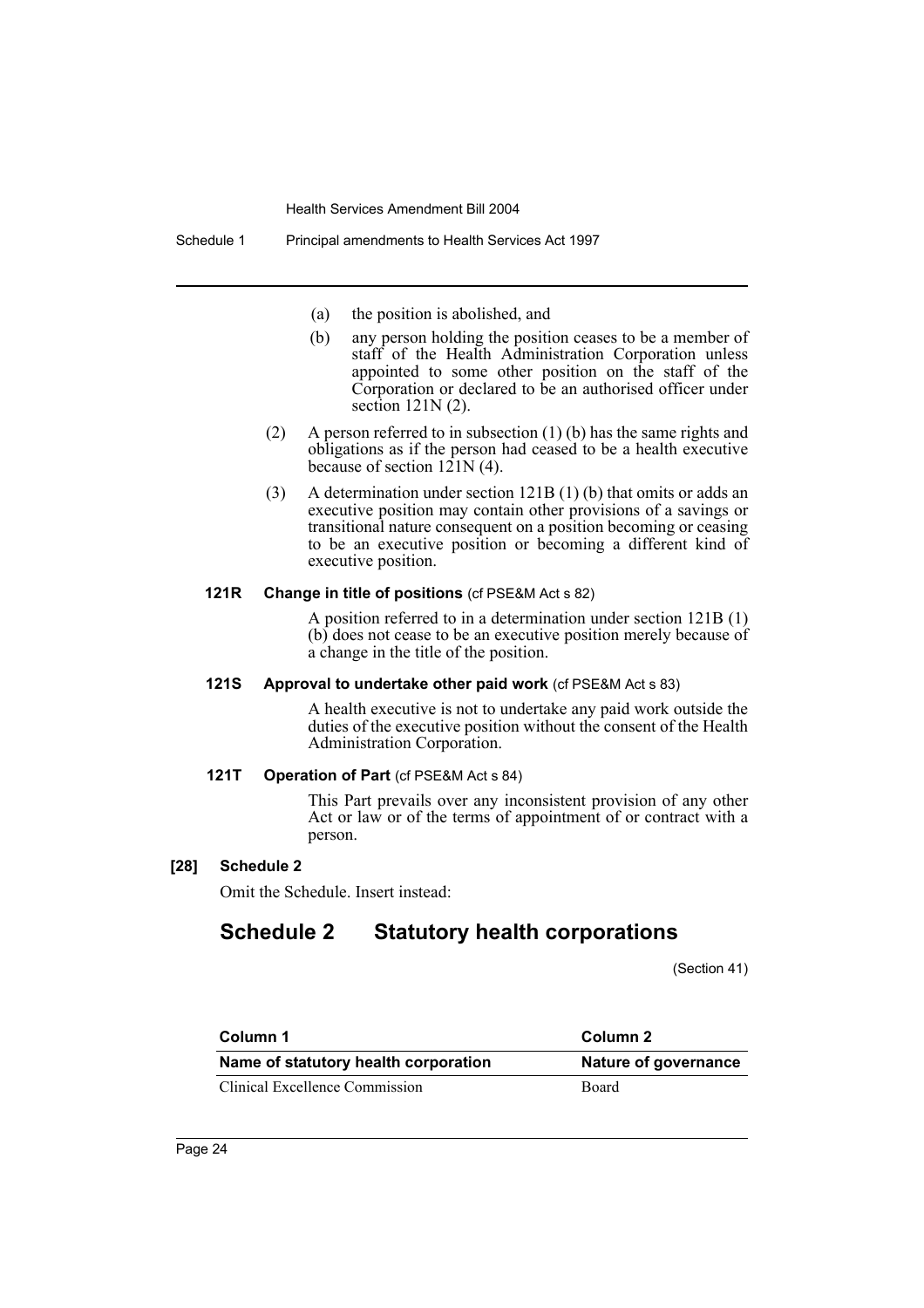Principal amendments to Health Services Act 1997 **Schedule 1** Schedule 1

| Column 1                                  | Column 2<br>Nature of governance |  |
|-------------------------------------------|----------------------------------|--|
| Name of statutory health corporation      |                                  |  |
| HealthOuest                               | <b>Board</b>                     |  |
| Justice Health                            | <b>Board</b>                     |  |
| The Royal Alexandra Hospital for Children | Chief executive                  |  |
| The Stewart House Preventorium, Curl Curl | Board                            |  |

#### **[29] Schedule 7 Savings and transitional provisions**

Insert at the end of clause 1 (1):

*Health Services Amendment Act 2004* (but only to the extent that it amends this Act)

## **[30] Schedule 7**

Insert at the end of the Schedule, with appropriate Part and clause numbers:

# **Part Provisions consequent on the enactment of the Health Services Amendment Act 2004**

## **Definition**

In this Part, *the 2004 amending Act* means the *Health Services Amendment Act 2004*.

## **Abolition of area health boards**

- (1) Each area health board constituted under section 23, as in force immediately before the commencement of Schedule 1 [2] to the 2004 amending Act, is abolished.
- (2) The members of each area health board cease to hold office on the commencement of Schedule 1 [2] to the 2004 amending Act, but are not entitled to be paid any compensation by reason of ceasing to hold office.
- (3) The chief executive officer of an area health service is not removed from office just because he or she ceases to be a member of the area health board for the service.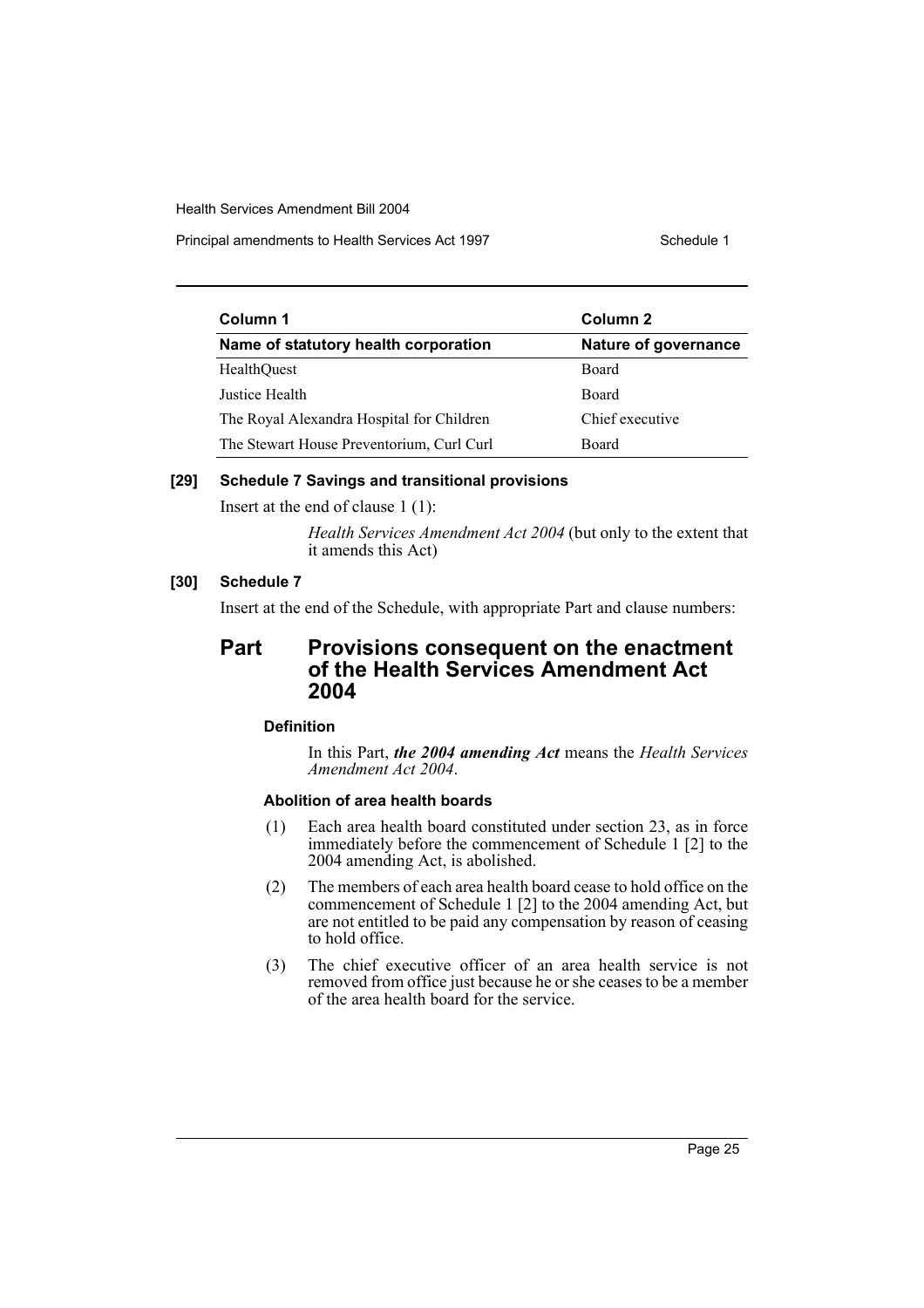Schedule 1 Principal amendments to Health Services Act 1997

#### **Abolition of health corporation board for The Royal Alexandra Hospital for Children**

- (1) The health corporation board for The Royal Alexandra Hospital for Children, as existing immediately before the commencement of Schedule 1 [28] to the 2004 amending Act, is abolished.
- (2) The members of the health corporation board for The Royal Alexandra Hospital for Children cease to hold office on the commencement of Schedule 1 [28] to the 2004 amending Act, but are not entitled to be paid any compensation by reason of ceasing to hold office.

#### **Appointment of first health executives**

- (1) This clause applies to the following positions:
	- (a) the position of chief executive of an area health service,
	- (b) a position that, as at the commencement of this clause, is the subject of a determination in force under section 121B (1) (b).
- (2) On the commencement of Schedule 1 [27] to the 2004 amending Act, a person who, immediately before that commencement, held a position to which this clause applies, or was an appointee to such a position, is taken to have been appointed to the position under section 121C (1).
- (3) Until further provision is made under Part 3 of Chapter 9, the person's conditions of employment (including remuneration) are, subject to that Part, to be the same as those that applied to the person immediately before the commencement of Schedule 1 [27] to the 2004 amending Act.
- (4) An appointment by the Governor under section 28, as in force immediately before the commencement of Schedule 1 [2] to the 2004 amending Act, has the same effect as if it were an appointment by the Health Administration Corporation under section 121C, as inserted by that Act.

#### **Existing executive officers**

Any person within the NSW Health Service who, immediately before the commencement of Schedule 1 [27] to the 2004 amending Act, was an executive officer under Part 3.1 of the *Public Sector Employment and Management Act 2002*, is taken, on that commencement, to be a health executive under Part 3 of Chapter 9 of this Act.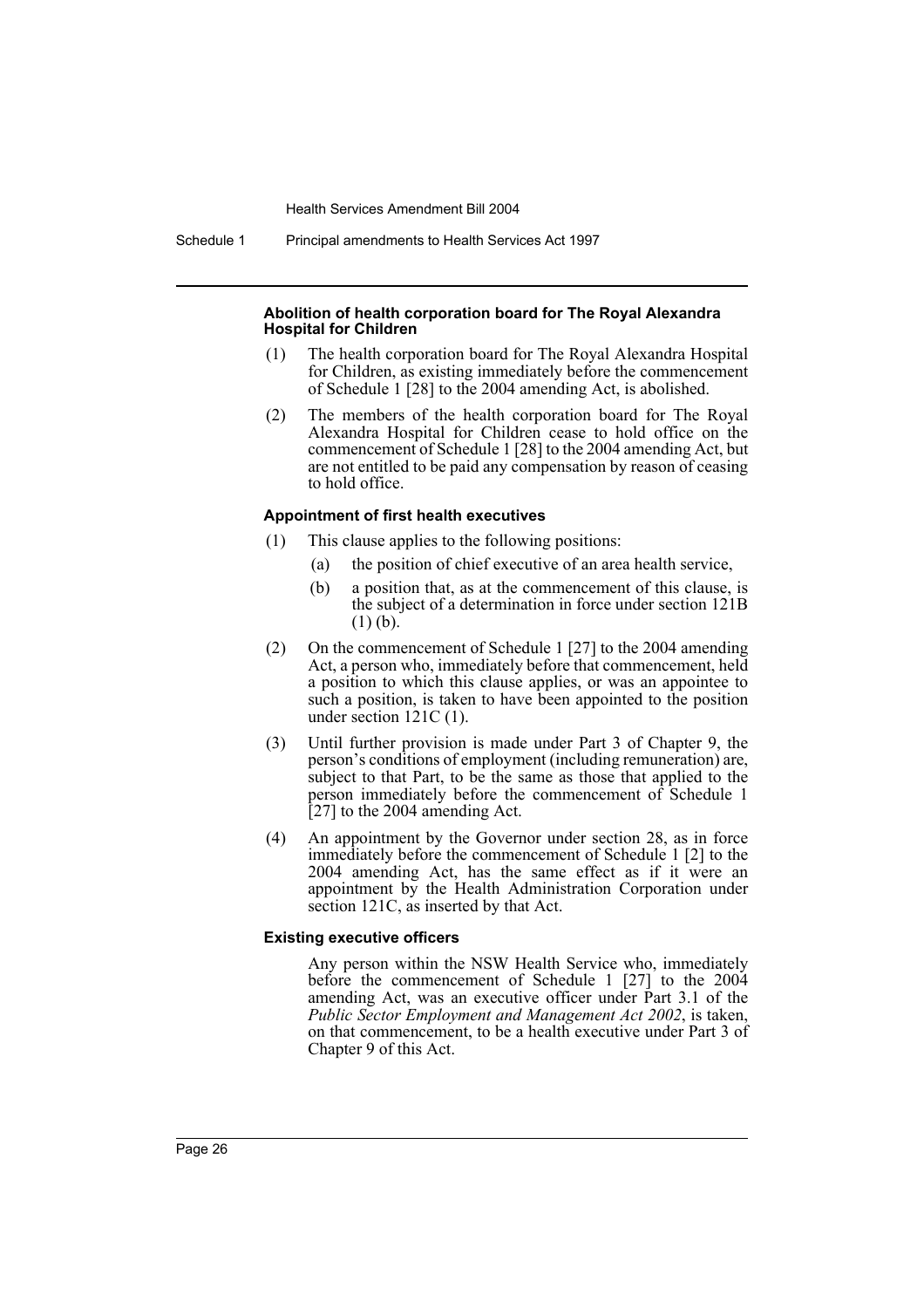Principal amendments to Health Services Act 1997 Schedule 1

#### **Unattached officers**

Any person who, immediately before the commencement of section 121N, was an unattached officer under section 77 of the *Public Sector Employment and Management Act 2002*, being a person who was then:

- (a) an employee in the NSW Health Service, or
- (b) an employee of an area health service, having been the chief executive officer of the service immediately before he or she became an unattached officer,

is taken, on that commencement, to be an unattached officer under section 121N.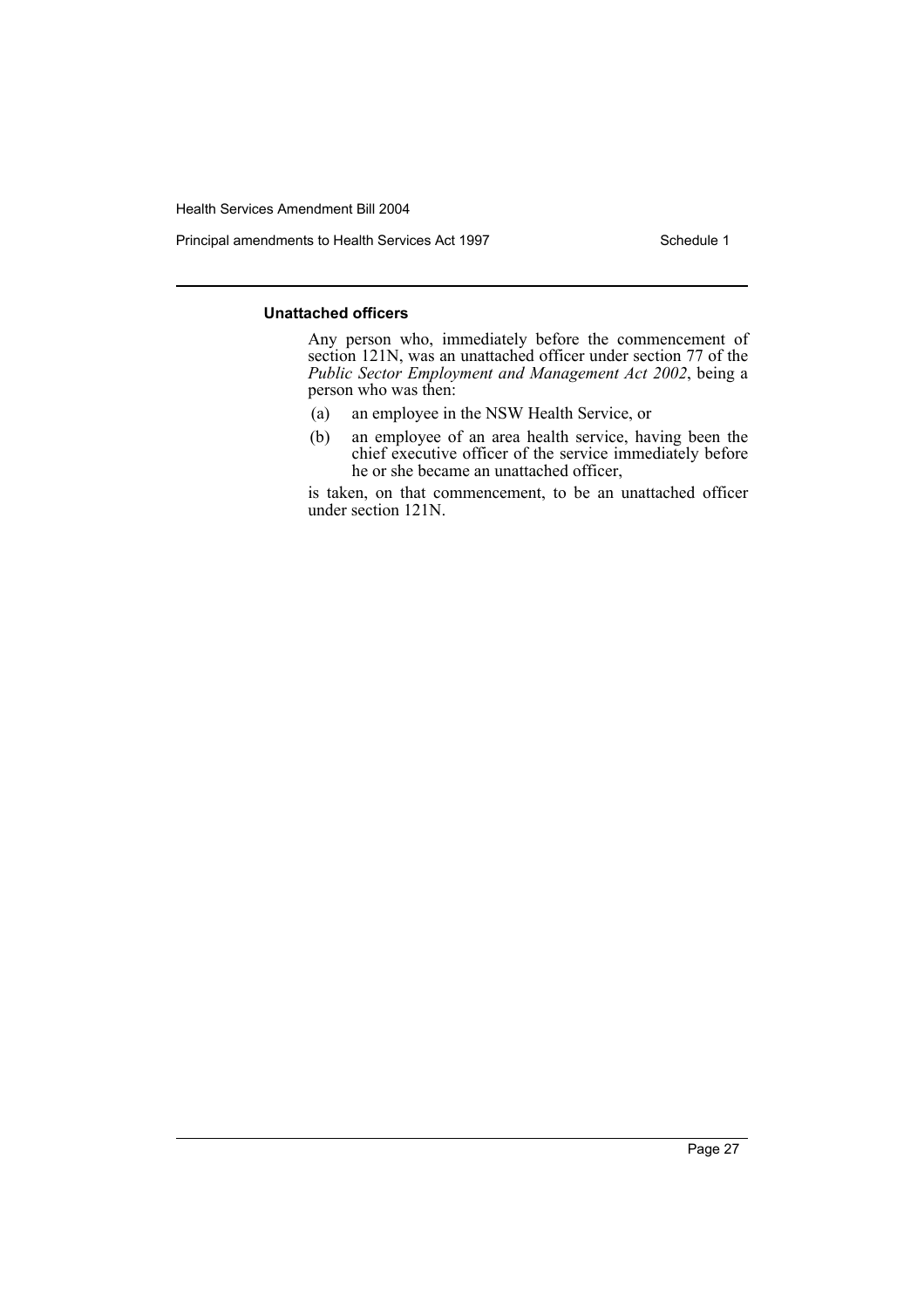Schedule 2 Consequential amendments to Health Services Act 1997

# <span id="page-28-0"></span>**Schedule 2 Consequential amendments to Health Services Act 1997**

(Section 3)

#### **[1] The whole Act (except to the extent to which its provisions are otherwise amended or repealed by this Act and except Schedule 7)**

Omit "chief executive officer" and "chief executive officers" wherever occurring.

Insert instead "chief executive" and "chief executives", respectively.

## **[2] Section 5 Notes**

Insert at the end of the note to the section:

• PSE&M Act: *Public Sector Employment and Management Act 2002*

#### **[3] Section 16 Who constitutes the NSW Health Service?**

Omit "*Public Sector Management Act 1988*" from the note to the section. Insert instead "*Public Sector Employment and Management Act 2002*".

### **[4] Chapter 3, Introductory note**

Omit "constitutes area health boards for each area health service and".

#### **[5] Chapter 3, Introductory note**

Insert "and control" after "manage".

## **[6] Section 33 Staff of area health services**

Omit section 33 (2) (including the note). Insert instead:

(2) Chapter 2 of the *Public Sector Employment and Management Act 2002* does not apply to or in respect of persons employed under this section.

## **[7] Section 40 Delegations by area health service**

Omit section 40 (4) (a).

### **[8] Chapter 4, Introductory note**

Omit "each statutory health corporation".

Insert instead "those statutory health corporations that Schedule 2 indicates are to be board governed".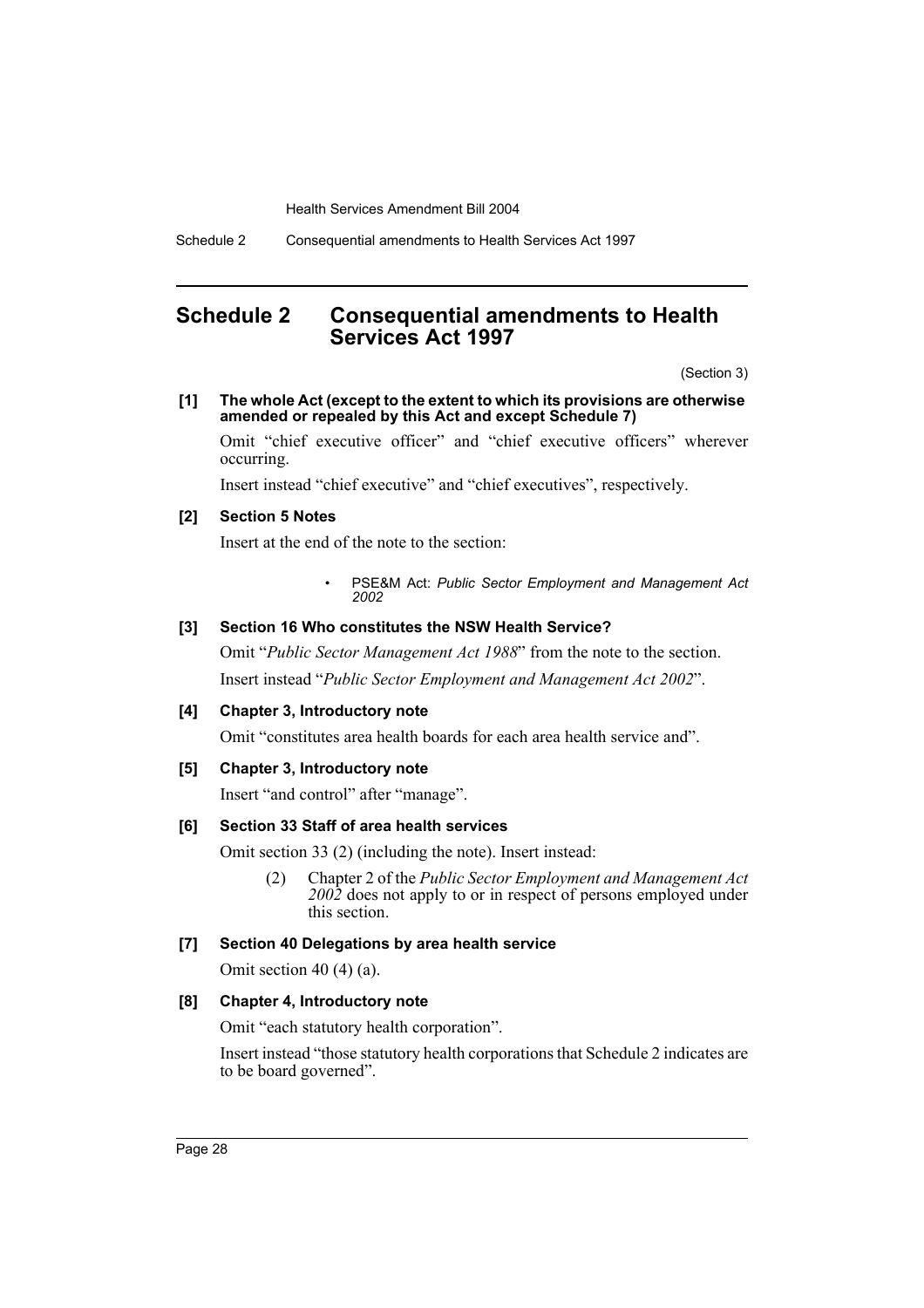Consequential amendments to Health Services Act 1997 Schedule 2

### **[9] Chapter 4, Introductory note**

Insert at the end of the first paragraph "Statutory health corporations are governed either by a health corporation board or else by a chief executive who, in either case, is responsible for the management of its affairs.".

#### **[10] Section 43 Dissolution, transfer, amalgamation or change of name or nature of governance of statutory health corporations**

Insert "or nature of governance" after "name" in section 43 (1) (d).

**[11] Section 43 (4)**

Insert "or nature of governance" after "name".

## **[12] Chapter 4, Part 2, Division 1, heading**

Insert before section 46:

## **Division 1 Board governed health corporations**

#### **[13] Sections 46, 47, 49 and 52**

Omit "statutory" wherever occurring. Insert instead "board governed".

## **[14] Section 52 Removal of members and appointment of administrator** Insert "(other than the chief executive)" after "board" in section 52 (1) (c).

## **[15] Section 54 Staff of statutory health corporations**

Omit section 54 (2) (including the note). Insert instead:

(2) Chapter 2 of the *Public Sector Employment and Management Act 2002* does not apply to or in respect of persons employed under this section.

#### **[16] Section 115 Determination of conditions of employment of staff**

Omit "Part 2A of the *Public Sector Management Act 1988*" from section 115 (9).

Insert instead "Part 3 of Chapter 9 of this Act or Part 3.1 of the *Public Sector Employment and Management Act 2002*".

## **[17] Section 115 (9) (a)**

Omit the paragraph.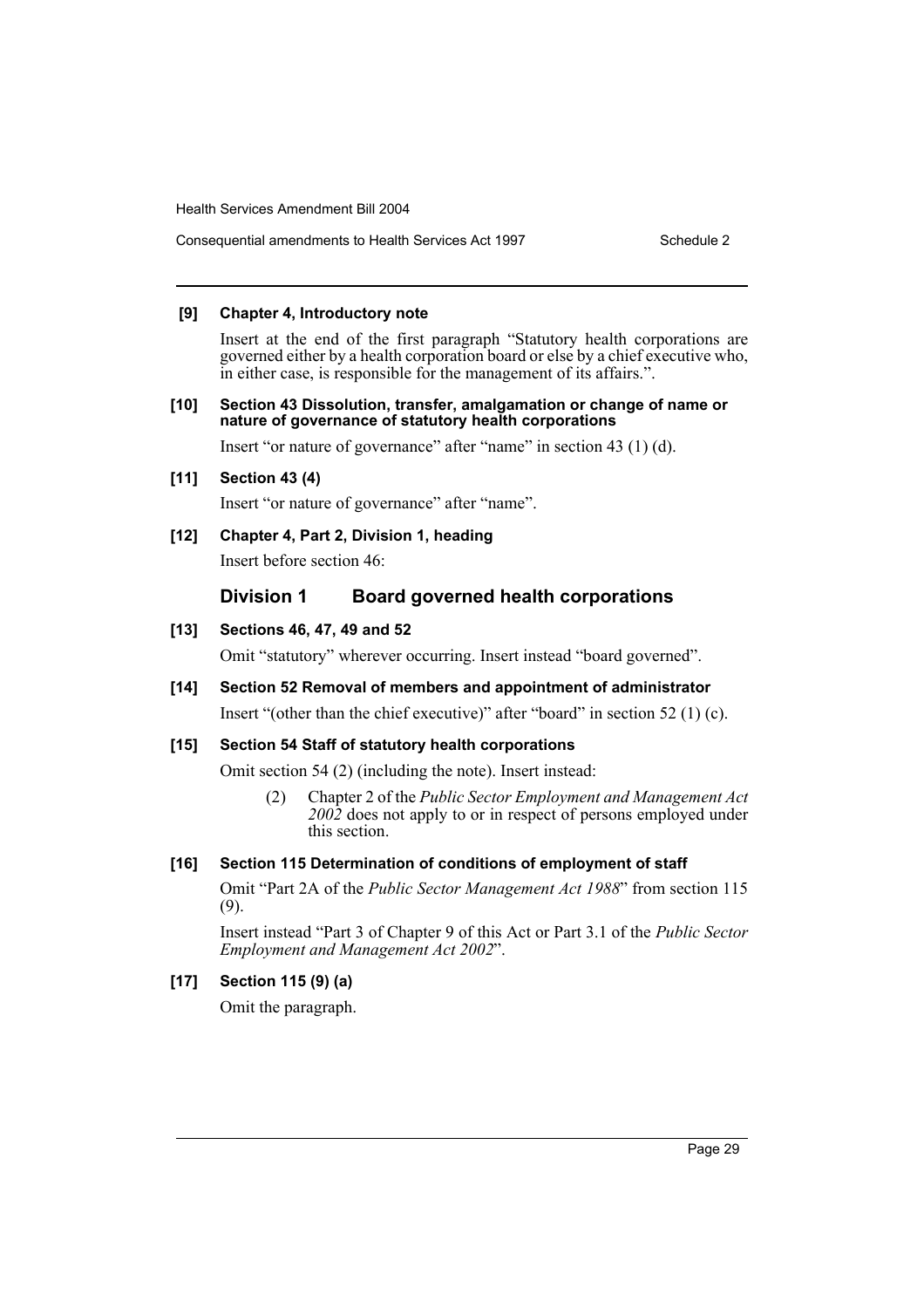Schedule 2 Consequential amendments to Health Services Act 1997

## **[18] Section 115 (9) (b) and (c)**

Omit "to that Part" wherever occurring. Insert instead "to either of those Parts".

**[19] Schedule 4, heading** Insert "**or nature of governance**" after "**name**".

## **[20] Schedule 4, clause 2 (b)**

Insert "or nature of governance" after "name".

## **[21] Schedule 4, clause 3 (1) (b)**

Omit the paragraph.

**[22] Schedule 4, clause 3 (2) (b)** Omit the paragraph.

#### **[23] Schedule 4, clause 3 (4)**

Omit "Part 2A of the *Public Sector Management Act 1988*". Insert instead "Part 3 of Chapter 9".

## **[24] Schedule 4, clause 4 (1) (b)**

Omit the paragraph. Insert instead:

(b) in the case of a board governed health corporation, the members of the board cease to hold office, but are not entitled to be paid any compensation by reason of ceasing to hold office, and

# **[25] Schedule 4, clause 4 (2) (b)**

Omit the paragraph. Insert instead:

(b) in the case of a board governed health corporation, the members of the board cease to hold office, but are not entitled to be paid any compensation by reason of ceasing to hold office, and

#### **[26] Schedule 4, clause 4 (3) (b)**

Omit the paragraph. Insert instead:

- (b) the members of any board governed health corporation involved in the amalgamation cease to hold office, and:
	- (i) if the amalgamated corporation is a board governed health corporation, are eligible (if otherwise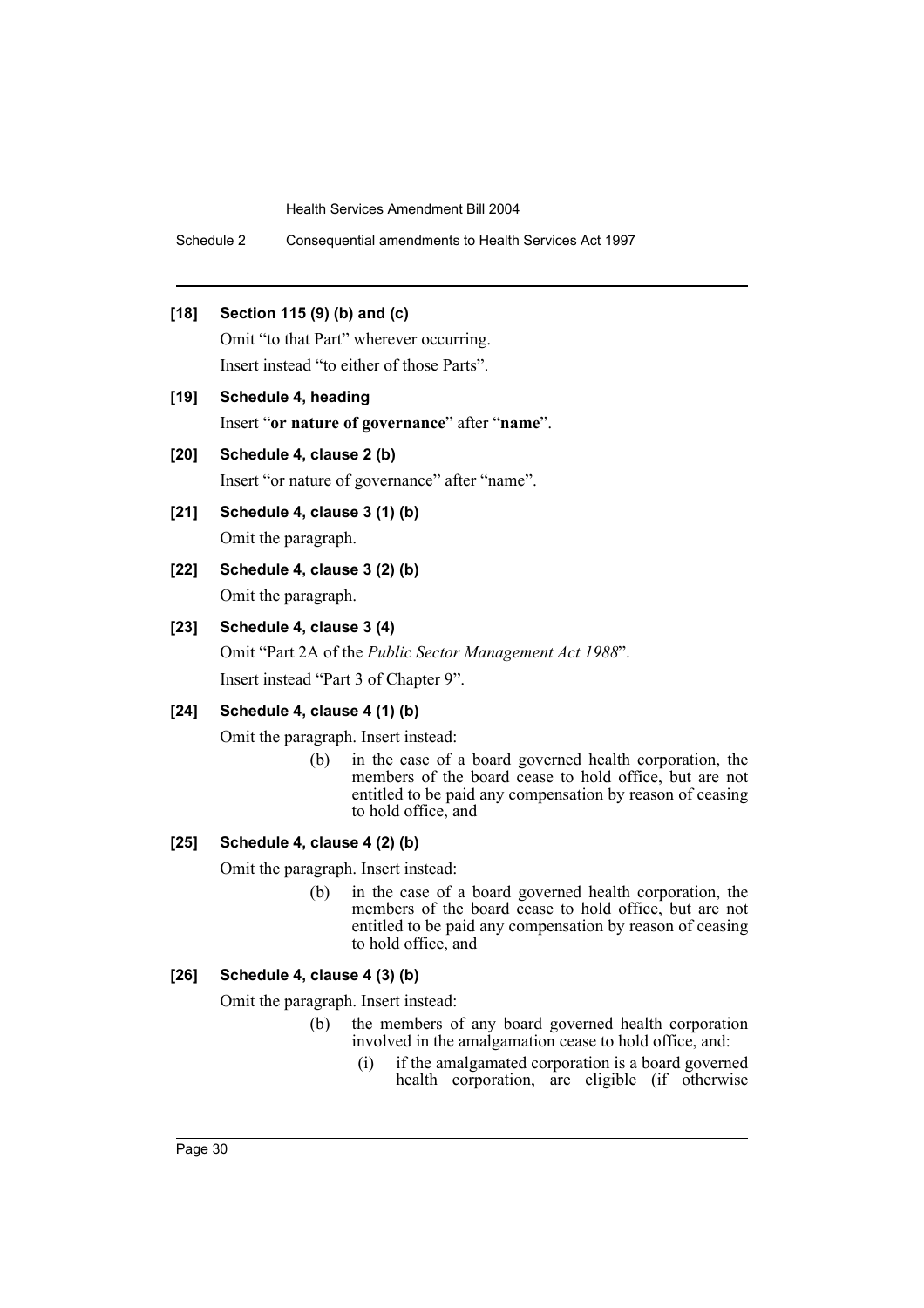Consequential amendments to Health Services Act 1997 Schedule 2

qualified) to be appointed as members of the board of the amalgamated corporation, and

(ii) are not entitled to be paid any compensation by reason of ceasing to hold office, and

#### **[27] Schedule 4, clause 4 (4A)**

Insert after clause 4 (4):

#### (4A) **Change of governance orders**

On and from the date specified in an order made under section 43 (1) (d) changing the nature of governance of a statutory health corporation from board governance to chief executive governance, the members of the board for the corporation cease to hold office, but are not entitled to be paid any compensation by reason of ceasing to hold office.

#### **[28] Schedule 4, clause 4 (5)**

Omit "Part 2A of the *Public Sector Management Act 1988*".

Insert instead "Part 3 of Chapter 9 of this Act or Part 3.1 of the *Public Sector Employment and Management Act 2002*".

#### **[29] Schedule 5, heading**

Omit "**area health boards and**".

#### **[30] Schedule 5**

Omit "(Sections 27 and 50)". Insert instead "(Section 50)".

#### **[31] Schedule 5, clause 1, definition of "Board"**

Omit "an area health board or".

- **[32] Schedule 5, clause 1, definition of "elected staff member"** Omit "an area health board or". Insert instead "a".
- **[33] Schedule 5, clause 1, definition of "member"** Omit paragraph (a).
- **[34] Schedule 5, clause 2 (1), definition of "employee"** Omit paragraph (a).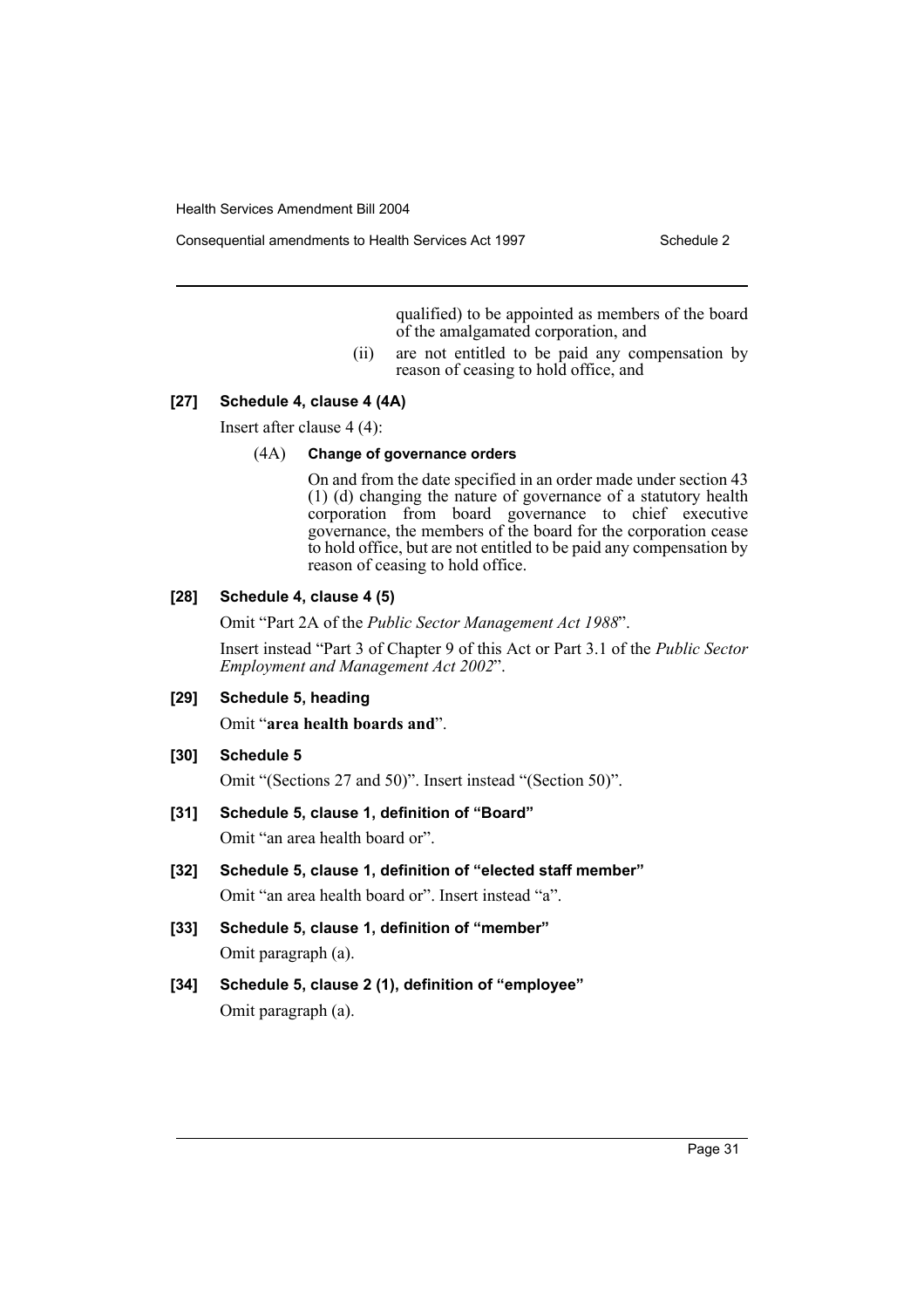Schedule 2 Consequential amendments to Health Services Act 1997

## **[35] Schedule 5, clause 2 (4)**

Omit "an area health service or". Insert instead "a".

**[36] Schedule 5, clause 2 (4)**

Omit "(as the case may be)".

**[37] Schedule 5, clause 2 (4)**

Omit "service or" where secondly occurring.

- **[38] Schedule 5, clause 2 (5), (6), (7) and (10)** Omit "area health service or" wherever occurring.
- **[39] Schedule 5, clause 7 (h)** Omit "area health service or".
- **[40] Schedule 5, clause 7 (i)** Omit "29 or".
- **[41] Schedule 5, clause 9 (1)**

Omit "Part 2 of the *Public Sector Management Act 1988*". Insert instead "Chapter 2 of the *Public Sector Employment and Management Act 2002*".

**[42] Dictionary**

Omit the definition of *area health board* from Part 1.

**[43] Dictionary, Part 1, definition of "board"**

Omit paragraph (a).

**[44] Dictionary, Part 1, definition of "chief executive" (as amended by item [1])**

Omit "corporation" from paragraph (a). Insert instead "service".

**[45] Dictionary, Part 1, definitions of "board governed health corporation", "chief executive governed health corporation" and "Health Executive Service"**

Insert in alphabetical order:

*board governed health corporation* means a statutory health corporation that, as specified in Schedule 2, is governed by a board.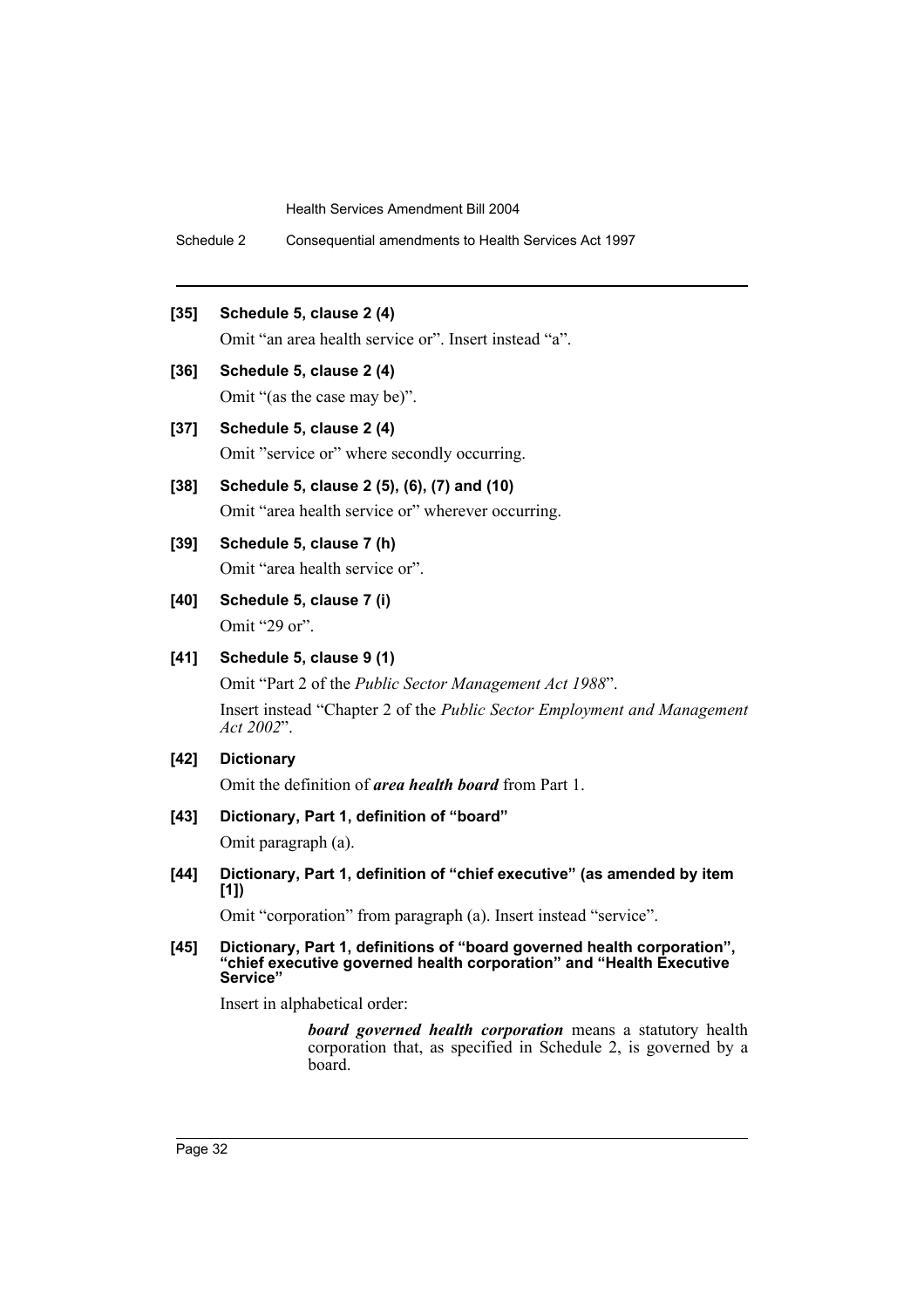Consequential amendments to Health Services Act 1997 Schedule 2

*chief executive governed health corporation* means a statutory health corporation that, as specified in Schedule 2, is governed by a chief executive.

*Health Executive Service* means the Health Executive Service referred to in section 121B.